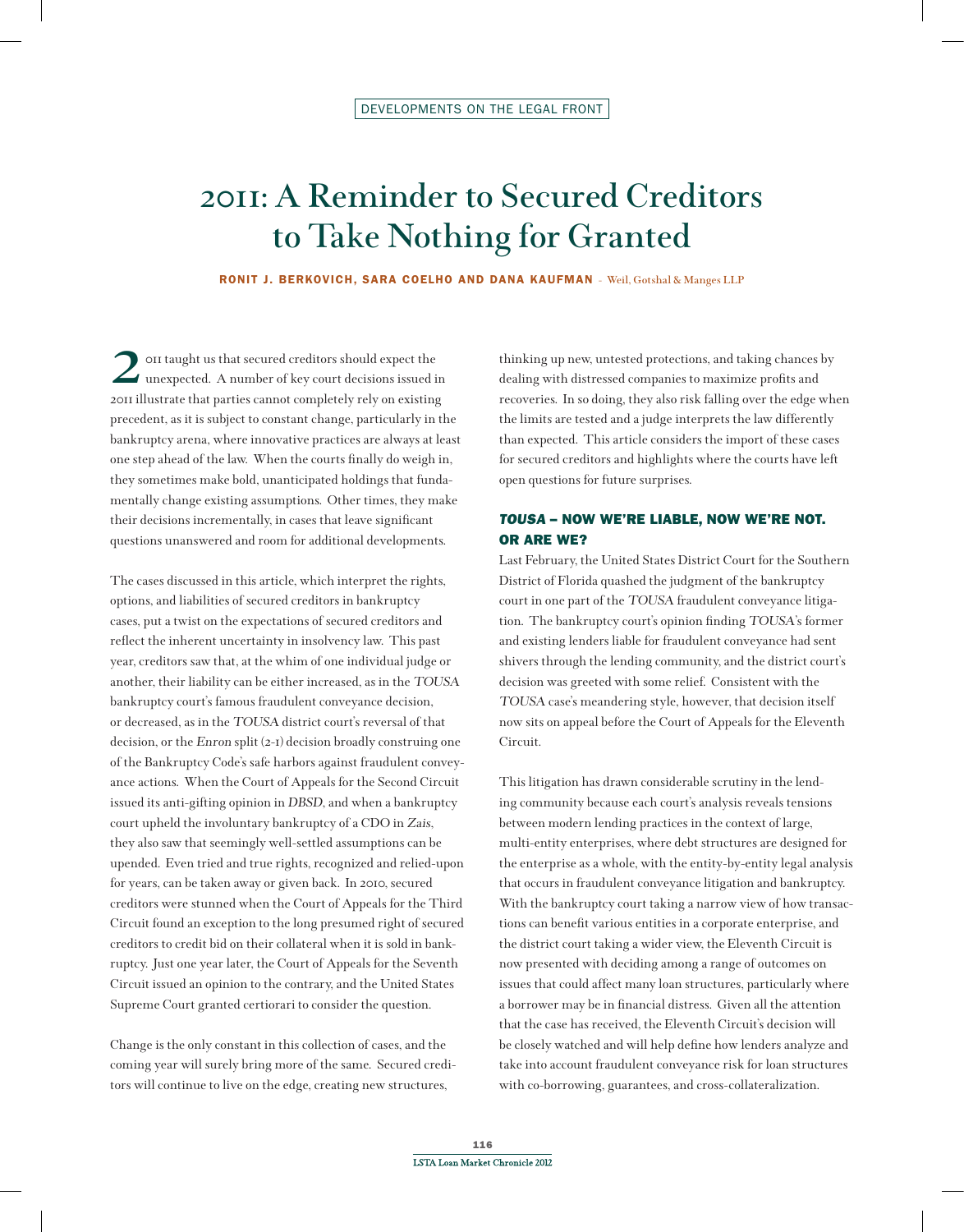#### Background and Lower Court Decisions

While famously intricate, a few key elements of the TOUSA litigation have received most of the attention because of their bearing on modern lending practices. The TOUSA litigation arose out of the failure of TOUSA, Inc. ("TOUSA") and its various affiliates and subsidiaries, which operated the thirteenth largest home-building enterprise in the United States.<sup>1</sup> As "the national housing market went to hell in a handcart beginning in August 2007," TOUSA rapidly collapsed, and it filed for chapter 11 on January 29, 2008.<sup>2</sup>

The Transeastern Litigation – In June 2005, TOUSA, through its wholly-owned subsidiary Tousa Homes LP ("Homes LP"), formed a joint venture called TE/TOUSA LLC (the "Transeastern Joint Venture") to acquire home-building assets from a leading developer in Florida.3 The Transeastern Joint Venture was funded, in large part, by a \$675 million secured credit facility from a group of lenders (the "Transeastern Lenders").4 TOUSA and Homes LP guaranteed repayment of this credit facility, and, when the joint venture defaulted, the Transeastern Lenders sued TOUSA and Homes LP for repayment. TOUSA settled this litigation by agreeing to pay the Transeastern Lenders approximately \$421 million plus interest.5

The July 31, 2007 Transaction – To fund the settlement, on July 31, 2007, TOUSA entered into two new credit agreements for approximately \$500 million, with TOUSA and certain of its subsidiaries as co-borrowers pledging their assets as security to the new lenders (the "New Lenders"). Notably, these "Conveying Subsidiaries," were not involved in the Transeastern Joint Venture and were not liable to the Transeastern Lenders. Upon funding of the \$500 million facility, TOUSA transferred approximately \$476 million to the Transeastern Lenders.6

#### Bankruptcy Court Proceedings

In the TOUSA bankruptcy, the official committee of unsecured creditors (the "Creditors' Committee") filed an adversary proceeding against the New Lenders and the Transeastern Lenders on behalf of the Conveying Subsidiaries' estates, arguing, among other things, that the July 31, 2007 transaction constituted a fraudulent transfer under section 548 of the Bankruptcy Code, and seeking avoidance of the liens granted to the New Lenders and recovery of the settlement funds paid to the Transeastern Lenders pursuant to section 550 of the Bankruptcy Code.<sup>7</sup> j

Even without evidence of "actual intent" to defraud, a transaction can be avoided as constructively fraudulent under section 548 of the Bankruptcy Code if the debtor "received less than a reasonably equivalent value in exchange for such transfer" and was "insolvent on the date that such transfer was made."8 Section 550 of the Bankruptcy Code provides that, if a transfer is avoided under section 548, the debtor may recover the property transferred (or the value of such property) from either the initial transferee, the entity "for whose benefit such transfer was made," or a subsequent transferee (unless the subsequent transferee provided value for the transfer in good faith and without knowledge of the voidability of the transfer avoided).9  $\overline{a}$ 

The bankruptcy court agreed with the Creditors' Committee, holding that the Conveying Subsidiaries "did not receive reasonably equivalent value in exchange for the obligations they incurred by pledging their assets to the New Lenders,"10 and that "each of the Conveying Subsidiaries was insolvent both before and after the July 31 transaction." $\scriptstyle\rm{^m}$  In its insolvency analysis, the bankruptcy court rejected the defendants' argument that solvency should be evaluated on a "common enterprise" basis, and instead evaluated the solvency of each Conveying Subsidiary as a separate entity.<sup>12</sup> Finally, the bankruptcy court ordered the Transeastern Lenders to disgorge the settlement funds as "entities 'for whose benefit the transfer was made' under 11 U.S.C.  $§$  550(a)(1)."<sup>13</sup>

The New Lenders and the Transeastern Lenders both appealed the bankruptcy court's ruling. The New Lenders' appeal was assigned to Judge Adalberto Jordan of the United States District Court for the Southern District of Florida. Judge Jordan stayed

<sup>1</sup> 3V Capital Master Fund Ltd. v. Official Comm. of Unsecured Creditors of Tousa, Inc. (In re TOUSA, Inc.), 444 B.R. 613, 621 (S.D. Fla. 2011).

- <sup>3</sup> Id. at 629.
- $4$  Id.

- <sup>6</sup> Id. at 636.
- <sup>7</sup> Id. at 637, 640.

<sup>12</sup> Id. at 834-35

<sup>2</sup> Id. at 637 (internal citations omitted).

<sup>5</sup> Id.

<sup>8 11</sup> U.S.C. § 548(a)-(b).

<sup>9 11</sup> U.S.C. § 550(a)(1).

<sup>10</sup> TOUSA, 444 B.R. 613 at 640-41.

<sup>&</sup>lt;sup>11</sup> Official Comm. of Unsecured Creditors of Tousa, Inc. v. Citicorp N. Am., Inc. (In re TOUSA, Inc.), 422 B.R. 783, 801 (Bankr. S.D. Fla. 2009).

<sup>13</sup> TOUSA, 444 B.R. 613 at 640-41.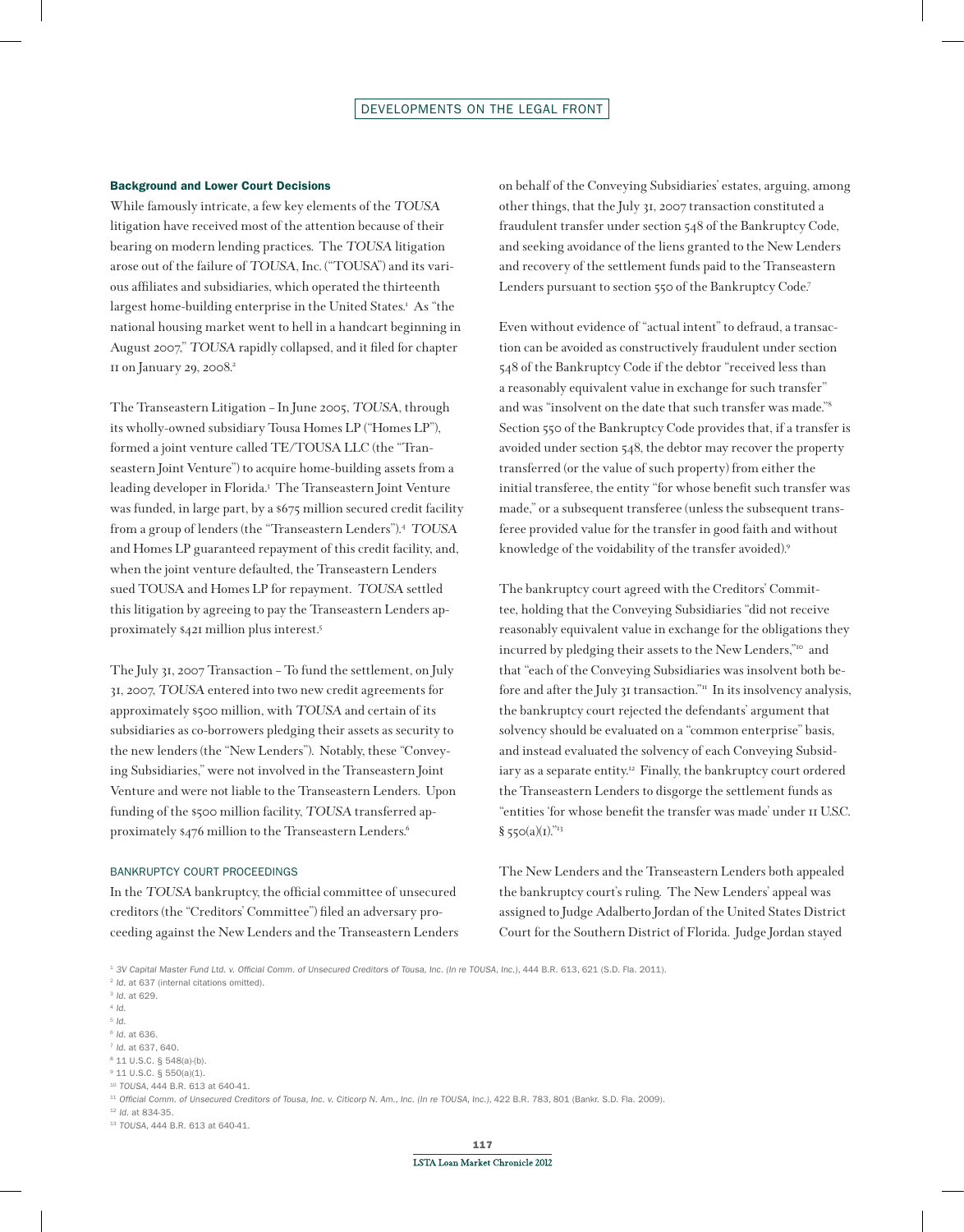the New Lenders' appeal pending the ultimate resolution of the Transeastern Lenders' appeal, which was heard, in the first instance, by Judge Alan Gold of the United States District Court for the Southern District of Florida.14

## District Court Decision

In a scathing rebuke of the bankruptcy court's decision with regard to the Transeastern Lenders, Judge Gold reversed without remand, holding that "the Bankruptcy Court erred as a matter of law and fact in refusing to recognize as reasonably equivalent value the indirect benefits to the Conveying Subsidiaries from the July 31 Transaction."15 Specifically, Judge Gold focused on three indirect benefits to the Conveying Subsidiaries in incurring the obligations to the New Lenders: (i)TOUSA and the Conveying Subsidiaries avoided having to file for bankruptcy and were able to continue as going concerns, (ii) the Conveying Subsidiaries were able to maintain their existing source of funding (in the form of a revolving credit facility), and (iii) as a result of the settlement with the Transeastern Lenders, the Conveying Subsidiaries avoided becoming liable for more than \$1 billion in guaranty obligations enforceable against them by existing lenders and holders of TOUSA bond debt (which would have become due if the Transeastern Lenders had obtained a judgment against TOUSA in excess of \$10 million).

Judge Gold stressed that the bankruptcy court's failure to recognize these indirect benefits as reasonably equivalent value was contrary to well-established case law throughout the country, and risked unduly inhibiting "contemporary financing practice."<sup>16</sup> Judge Gold noted that subsidiaries often guaranty debts of their parent, or engage in co-borrowing practices like those employed in TOUSA, and requiring a direct flow of money to such subsidiaries in order to establish reasonably equivalent value would result in the unwarranted avoidance of "legitimate business transactions" that were "not made to frustrate creditors." <sup>17</sup>

Judge Gold also stressed that "whether a debtor received reasonably equivalent value must be evaluated as of the date of the transaction" and criticized the bankruptcy court for viewing the July 31 transaction "through the lens of retrospection to point out that bankruptcy ultimately was not avoided." <sup>18</sup> Other courts have similarly rejected such Monday morning quarterbacking.<sup>19</sup> While TOUSA ultimately collapsed, along with the rest of the United States real estate market, for purposes of determining reasonably equivalent value, Judge Gold held, "it is enough that the July 31 Transaction left the Conveying Subsidiaries in a better position to remain as going concerns than they would have been without the settlement."20

Finally, recognizing the inevitability of an appeal to the Eleventh Circuit, Judge Gold held that even if the bankruptcy court's reasonably equivalent value finding was sustained, reversal would still be required as a matter of law because the Conveying Subsidiaries could not recover from the Transeastern Lenders pursuant to section 550 of the Bankruptcy Code.<sup>21</sup> The Creditors' Committee argued that the Transeastern Lenders were entities "for whose benefit" the liens were transferred to the New Lenders because "the new loans and the liens securing those loans, were undertaken for the express purpose of resolving the [litigation with the Transeastern Lenders]."22 Judge Gold rejected that argument and was highly critical of the Creditors' Committee's attempt to "lump all transactions into a 'single integrated transaction'" for section 550 purposes, when the "overwhelming record of evidence" reveals that three distinct asset transfers took place: (i) the Conveying Subsidiaries transferred liens to the New Lenders, (ii) the New Lenders loaned funds to TOUSA, and (iii) TOUSA used those funds to settle the litigation with the Transeastern Lenders.23 Judge Gold also noted that because the

<sup>16</sup> Id. at 657, 659.

<sup>20</sup> TOUSA, 444 B.R. at 663.

- <sup>21</sup> *Id.* at 670.
- <sup>22</sup> Id.
- <sup>23</sup> Id. at 673.

<sup>14</sup> See 3V Capital Master Fund Ltd. v. Official Comm. of Unsecured Creditors of Tousa, Inc. (In re TOUSA, Inc.), Case No. 10-60017-cv-GOLD (S.D. Fla. Apr. 26, 2011) [Docket No. 160] (explaining that Judge Jordan issued an Order staying the TOUSA appeal proceedings before him involving the [New Lenders] until the Eleventh Circuit issues a mandate concerning the Transeastern Opinion," and authorizing the New Lenders to intervene in the Transeastern appeal to the Eleventh Circuit). The Creditors' Committee had also filed an adversary proceeding against TOUSA's pre-petition lenders seeking to avoid as fraudulent transfers certain amendments made to their revolving credit facility as part of the July 31 transaction. The bankruptcy court dismissed these claims, and Judge Jordan affirmed the dismissal. Official Comm. of Unsecured Creditors of Tousa, Inc. v. Citicorp N. Am., Inc. (In re TOUSA, Inc.), 2011 WL 1627129 (Bankr. S.D. Fla. Mar. 4, 2011). The Creditors' Committee did not appeal this decision to the Eleventh Circuit. <sup>15</sup> TOUSA, 444 B.R. at 653 (emphasis added).

<sup>17</sup> Id. at 659; see also Leibowitz v. Parkway Bank & Trust Co. (In Re Image Worldwide, Ltd.), 139 F.3d 574, 578 (7th Cir. 1998) ("...requiring a direct flow of capital to a cross-guarantor to avoid a finding of fraudulent transfer is inhibitory of contemporary financing practices, which recognize that cross-guarantees are often needed because of the unequal abilities of interrelated corporate entities to collateralize loans.").

<sup>&</sup>lt;sup>18</sup> TOUSA, 444 B.R. 613 at 666 (emphasis added).

<sup>&</sup>lt;sup>19</sup> See e.g. Daley v. Chang (In re Joy Recovery Tech. Corp.), 286 B.R. 54, 75 (Bankr. N.D. III. 2002) ("Courts will not look with hindsight at a transaction because such an approach could transform fraudulent conveyance law into an insurance policy for creditors"); In re R.M.L., 92 F.3d at 151 (rejecting a "hindsight" test, noting that such a test would mean that "only successful investments can confer value. . . Such an unduly restrictive approach to reasonably equivalent value has been soundly rejected by other courts, and with good reason. Presumably the creditors whom § 548 was designed to protect want a debtor to take some risks that could generate value . . . .").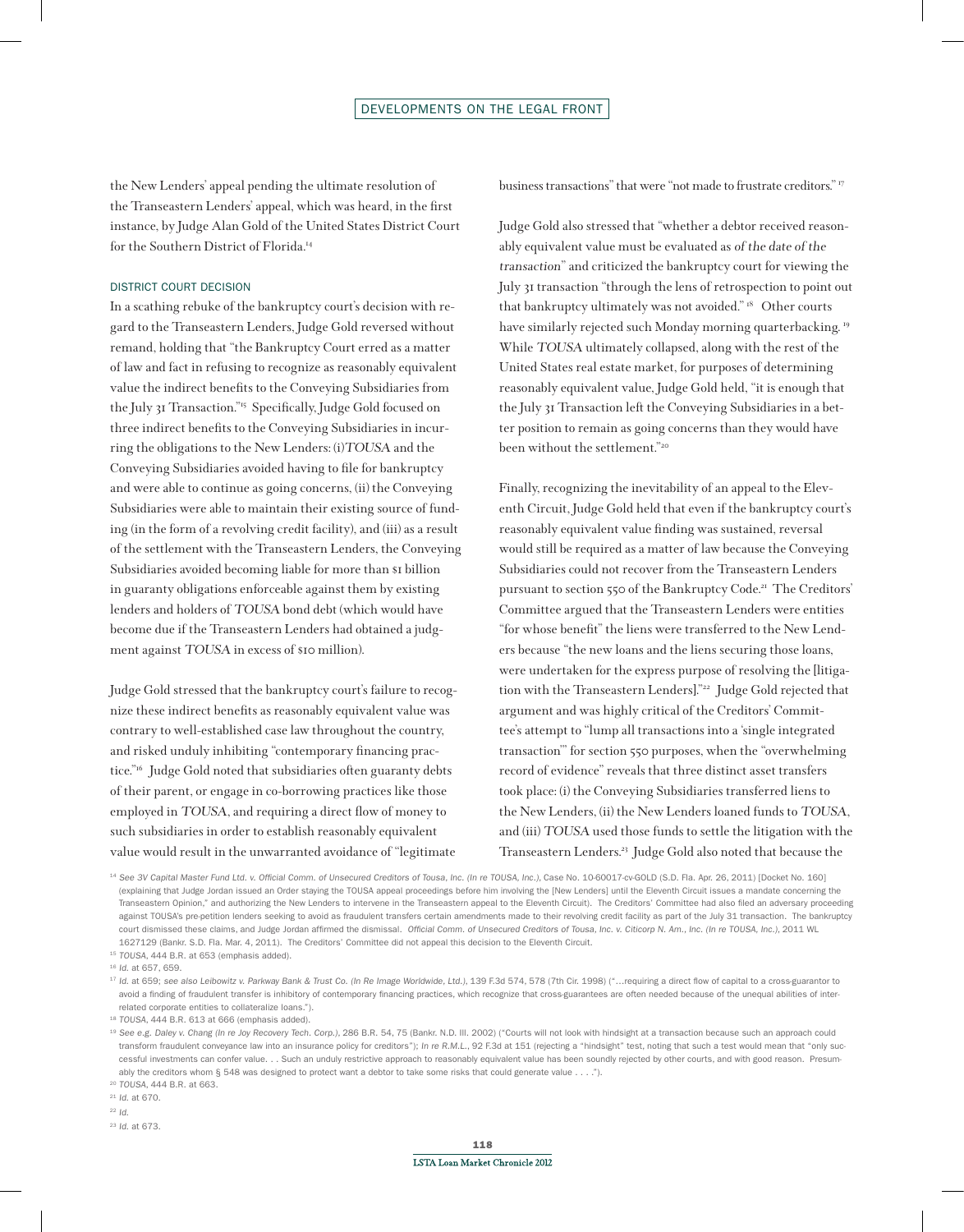Conveying Subsidiaries transferred liens to the New Lenders, and "the liens remained at all times with the New Lenders," the bankruptcy court could not find that the Transeastern Lenders were liable for the transfer of liens as either "initial" or "subsequent" transferees.<sup>24</sup> Even if the Transeastern Lenders could be considered subsequent transferees within the meaning of section 550 (as subsequent transferees of the proceeds backed by the liens, for example), Judge Gold implied that they would be protected as good faith purchasers. 25

Although Judge Gold noted that the bankruptcy court spent significant time considering arguments concerning the solvency of TOUSA and its subsidiaries, he did not address the insolvency prong of the fraudulent conveyance analysis because he found that the Conveying Subsidiaries received reasonably equivalent value.<sup>26</sup>

## Analysis and Significance of the Appeal

On appeal from the district court's decision, the Eleventh Circuit will consider, among other things, the district court's application of indirect benefits as reasonably equivalent value, the application of hindsight to value those benefits, and whether the Transeastern Lenders are subject to disgorgement as a result of a transaction where the debtor transferred liens not to the Transeastern Lenders themselves, but to the New Lenders. Judge Jordan and the New Lenders will be on high alert for the Eleventh Circuit's decision as well.

#### Reasonable Equivalence

Most important for parties structuring credit arrangements, particularly in a distress context, will be the Eleventh Circuit's findings on what constitutes reasonably equivalent value. The district court and other courts<sup>27</sup> have already articulated rationales based on modern lending and cash management practices whereby liens, obligations, and cash circulate in an enterprise, and the benefits that flow from a transaction for each legal entity cannot always be isolated from the functioning of the system as a whole. The district court was satisfied that indirect economic benefits for the Conveying Subsidiaries as a result of the July 31 transaction were sufficient to establish reasonably equivalent

value, holding that "the record establishes beyond dispute that the Conveying Subsidiaries themselves, as compared to only the TOUSA Parent, received indirect economic benefits." 28

Because of these indirect benefits, the district court found it unnecessary to consider, in the alternative, the "identity of interest" doctrine, which provides that, where "a corporate group has purposely availed itself of the benefits of an enterprise, it may be appropriate to treat the enterprise as a single borrowing unit."29 It did however, hold that the bankruptcy court erred in failing to consider whether an "identity of interest existed sufficient to establish reasonably equivalent value."30 Thus the "identity of interest doctrine," while not applied by either of the lower courts, provides the Eleventh Circuit with an alternative basis for affirming or denying the district court's reasonably equivalent value findings.<sup>31</sup>

## **SOLVENCY**

If the Eleventh Circuit does make an "identity of interest" finding, this could impact the solvency prong of fraudulent conveyance analysis as well. If the Eleventh Circuit addresses the insolvency issue, it will have to consider whether to assess the solvency of each Conveying Subsidiary as a separate entity, like the bankruptcy court, or to examine solvency on a "common enterprise" basis. If the Eleventh Circuit explicitly rejects the "identity of interest" doctrine, it would likely also reject the "common enterprise" approach to solvency analysis. As a result, instead of considering solvency on an enterprise basis, as is customary in modern lending practices, lenders would need to consider the solvency of each entity within the larger corporate group before agreeing to provide financing, placing much more of a burden on lenders.

The concept of considering indirect benefits to, and the solvency of, the enterprise as a whole is a more flexible concept and lenders may view this as a preferable approach. Lenders would argue that parties should be able to structure transactions in good faith to accomplish a range of benefits, direct and indirect, tangible and intangible, that courts and commentators are not in a position to identify in advance. Any legal test that requires

<sup>&</sup>lt;sup>24</sup> Id. at 672 (emphasis in original).

<sup>25</sup> Id. at 675.

<sup>26</sup> Id. at 639.

<sup>27</sup> In re Renaissance Hosp., 2011 WL 5240265 (Bankr. N.D. Tex. Nov. 1, 2011) (finding reasonably equivalent value was provided by transferee who provided services to an entity with operations that generated funds benefiting the transferor of the allegedly fraudulent transfer).

<sup>28</sup> TOUSA, 444 B.R. at 654.

<sup>29</sup> Id. at n. 43.

<sup>30</sup> Id. at 653.

<sup>31</sup> Id. at n. 43.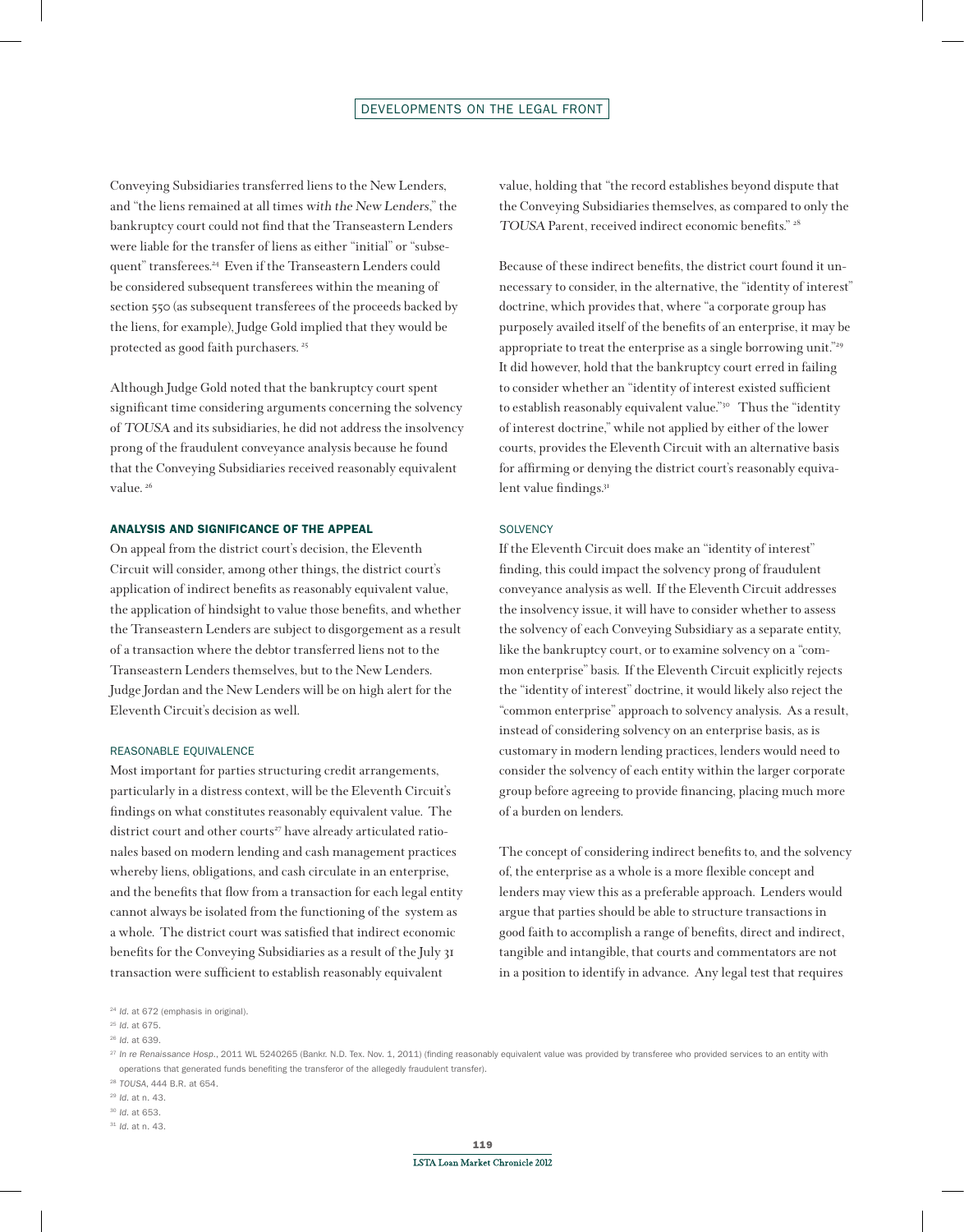more than conveying some benefit to the enterprise as a whole, roughly commensurate with the value conveyed, may limit the possibilities for parties trying to find creative transactional solutions to rescue a distressed company from the brink of failure. Indeed, lenders may decide that trying to assess with any degree of accuracy how a bankruptcy court would value each particular legal entity may be too risky, difficult, and burdensome to be worth the effort to provide financing to a distressed company. Companies in distress, and their stakeholders, could suffer as a result.

#### Disgorgement liability

Also important for lenders to distressed borrowers is the Creditors' Committee's appeal of the district court's alternative holding that the Conveying Subsidiaries could not recover funds from the Transeastern Lenders under section 550 of the Bankruptcy Code.

The district court commented that sustaining the bankruptcy court's finding that the Transeastern Lenders were entities "for whose benefit" the Conveying Subsidiaries transferred liens would have a "profoundly chilling effect on acceptance of payment by lenders of valid antecedent debts."32 Given the bankruptcy court's emphasis on viewing the relevant transfers as one integrated transaction, one might also expect parties to attempt to break up refinancing transactions into steps so that the incurrence of new liens is not linked to the payment of old debts. It remains to be seen, however, whether any new transactional forms will persuade courts that later-questioned debt pay-downs are truly unrelated to transfers supporting the incurrence of new debt.

If the Eleventh Circuit considers the district court's alternative suggestion that the Transeastern Lenders could be considered "subsequent" transferees under section 550, it will have to consider whether the Transeastern Lenders are protected from liability as good faith purchasers. The bankruptcy court found that the Transeastern Lenders "acted in bad faith and were grossly negligent because they knew or should have known on the basis of publicly available information that TOUSA and the Conveying Subsidiaries were insolvent on July 31, 2007, or were precariously close to insolvency."33 The district court warned that this view would "place an impossible burden on holders

of antecedent debt that would undermine their ability to settle valid debts . . . and . . . would encourage the proliferation of wasteful debt-resolution litigation."34

#### TOUSA Conclusion

The Eleventh Circuit's holding will be important to defining the scope of liability for parties engaging in complex, multi-lateral transactions, particularly refinancing transactions for distressed entities. Whether the Eleventh Circuit focuses on if the July 31 transaction, essentially a refinancing transaction, consisted of multiple, separate transactions, or instead focuses on whether a holder of antecedent debt has an obligation to consider the financial condition of a borrower before it accepts repayment, its ruling will surely influence how lenders approach refinancing transactions with distressed borrowers. Ultimately, if the Eleventh Circuit departs from the district court's refusal to hold the Transeastern Lenders liable, it risks increasing unpredictability in the distressed lending world and discouraging rescue financing. Lenders that provide financing for distressed companies or enter into settlements with distressed companies need a clear understanding of the risks they are agreeing to take on. If the Eleventh Circuit makes it harder for such lenders to assess fraudulent transfer liability risk, sources of rescue financing and opportunities to enter into advantageous settlements outside of chapter 11 may dry up, leaving distressed companies with no one to save them from failure.

# FINANCIAL INSTITUTIONS FEELING SAFE UNDER SECTION 546(E), THANKS TO ENRON

In a gift to secured creditors, the year brought several decisions in the Second Circuit expanding the scope of the safe harbor for "settlement payments" under section 546(e) of the Bankruptcy Code. Section 546(e) provides a safe harbor from avoidance for any transfer that is otherwise preferential or constructively fraudulent (but not actually fraudulent) under the Bankruptcy Code, if it is a "settlement payment" made by or to (or for the benefit of) a stockbroker, "financial institution," financial participant, or securities clearing agency.<sup>35</sup> Section 74I(a) of the Bankruptcy Code defines "settlement payments" in a circular manner to include partial, interim, and final settlement payments, settlement payments on accounts, and "any other similar payment commonly used in the securities trade."36

<sup>32</sup> Id. at 677. <sup>33</sup> Id. at 671, 675. <sup>34</sup> Id. at 677-78. 35 11 U.S.C. § 546(e).

<sup>36 11</sup> U.S.C. § 741(a)(8).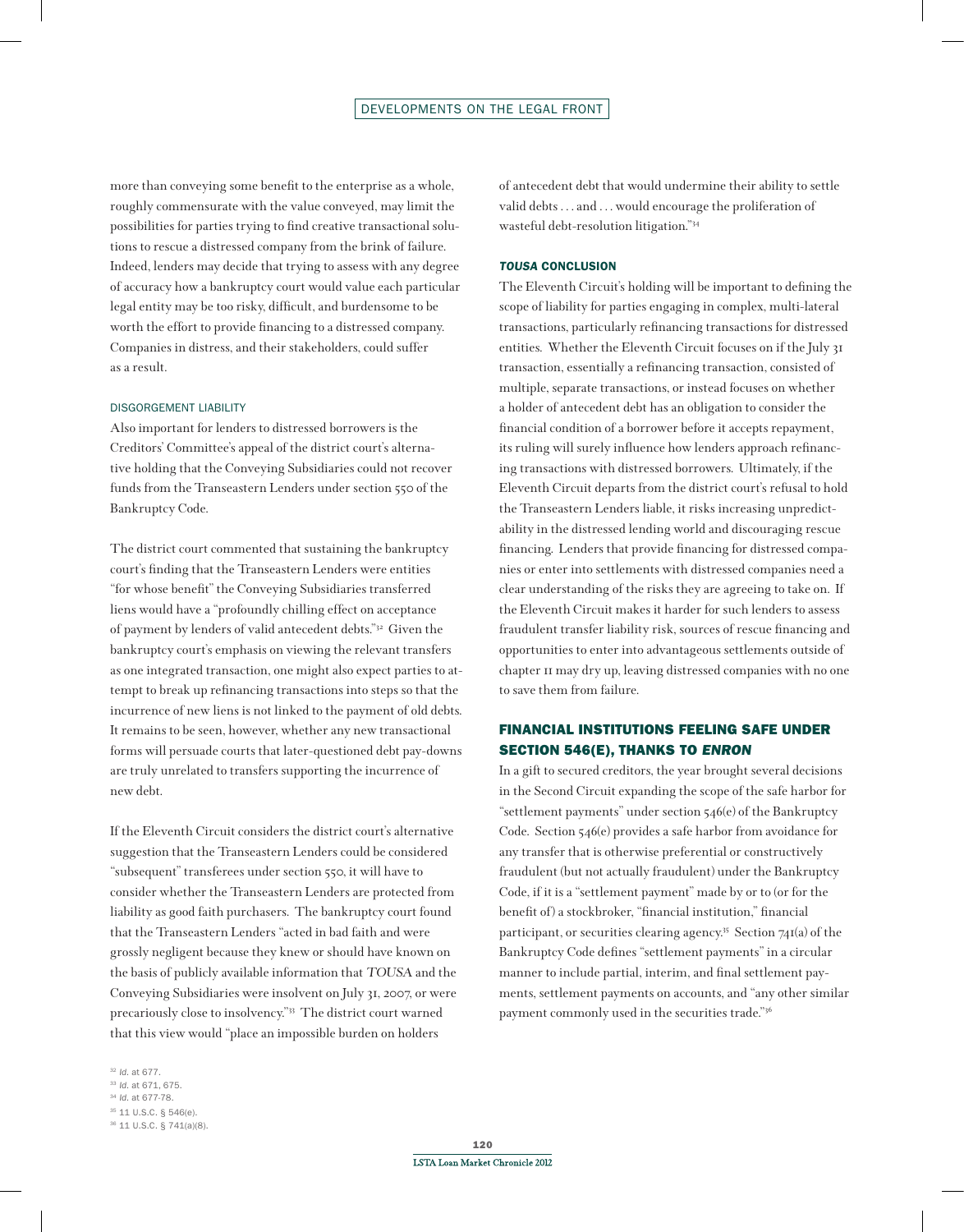Avoidance powers in bankruptcy allow a debtor (or trustee) to claw back certain payments made prior to the bankruptcy case that, among other things, enabled a creditor to receive more than other creditors (generally preference claims under section 547 of the Bankruptcy Code) or were made while the debtor was insolvent and were not made for reasonably equivalent value (generally constructively fraudulent transfer claims under section 544 or 548 of the Bankruptcy Code). These powers are designed to prevent a race to the court house while a company is teetering, maximize the value of the estate, and ensure the fair treatment of similarly situated creditors. Each of these "avoidance powers" is subject to certain conditions and exceptions, as well as certain safe harbors.

After the enactment of section 546(e) in 1982, many believed that, consistent with its legislative history, it was a narrow safe harbor designed to protect the clearing and settlement system, in which clearing agencies, brokers, and other intermediaries guarantee the completion of both sides of securities transactions. The reasoning behind section 546(e) was that if these financial intermediaries were subject to liability for their role in clearing transactions, the result might be market destabilization and systemic risk. It turned out, however, that while the legislative history of the safe harbor suggested a narrow purpose of protecting against a particular risk, the language Congress used in drafting the safe harbor was quite broad.

First, some courts began applying section 546(e) to avoidance actions involving payments to shareholders in small, private LBOs that clearly did not pose a systemic risk to the market.<sup>37</sup> Other courts disagreed, finding the language of section 546(e) ambiguous and, therefore, they looked to legislative history.38 Then, in a series of decisions, courts broadened the definition of 546(e) to encompass large payoffs of debt even in the absence of a clearing agency that took title to the payments. The courts pointed to the broad language of the statute that protects any payment made to a financial institution settling a transaction involving securities. Given that the Bankruptcy Code defines securities more broadly than the securities laws, to include, for example a "note" or "bond" or "stock" (but not "debt or evidence of indebtedness for

goods sold and delivered or services rendered"),39 then it follows, these courts hold, that any payment by a debtor to any financial institution (whether it is an intermediary or not) to complete a transaction for a note or stock is protected by section 546(e).

#### The Enron Decision

In the most notable of these decisions, the Second Circuit issued a divided 2-1 opinion in Enron in June of 2011 that adopted a broad reading of section 546(e). In the months before it filed for chapter 11 in December 2001, under pressure from noteholders as its financial condition was deteriorating, Enron agreed to pay out more than \$1.1 billion to retire certain of its commercial paper prior to maturity at considerably higher than the paper's market price at the time.40 Although the Depository Clearing Agency tracked ownership of Enron's commercial paper and was involved in the transaction, it did not, and neither did any other financial intermediary, take title to the securities in the course of the transaction.

In November 2003, Enron brought adversary proceedings against approximately two hundred financial institutions, including Alfa, S.A.B. de C.V. ("Alfa") and ING VP Balanced Portfolio, Inc. and ING VP Bond Portfolio, Inc. (together, "ING"), seeking to avoid and recover the redemption payments as preferences and constructively fraudulent transfers.<sup>41</sup> Alfa and ING moved to dismiss, arguing that the redemption payments were protected from avoidance as "settlement payments" pursuant to section  $546(e)$ 's safe harbor.<sup>42</sup>

The Bankruptcy Court for the Southern District of New York denied Alfa and ING's motion to dismiss and subsequent summary judgment motion, holding that the redemption payments were not "settlement payments" within the meaning of section 546(e)'s safe harbor. The district court reversed, and Enron appealed.

The Second Circuit ultimately held that Enron's redemption payments fell within the plain language of the section and were thus protected from avoidance under section 546(e).43 The court noted that the parties agreed that the definition of settlement

37 Brandt v. B.A. Capital Co. LP (In re Plassein Int'l Corp.), 590 F.3d 252, 257-59 (3d Cir. 2009); QSI Holdings, Inc. v. Alford (In re QSI Holdings, Inc.), 571 F.3d 545, 549-50 (6th Cir. 2009); Contemporary Indus. Corp. v. Frost, 564 F.3d 981, 985-86 (8th Cir. 2009).

- $42$  Id.
- <sup>43</sup> Id. at 335.

<sup>&</sup>lt;sup>38</sup> Geltzer v. Mooney (In re MacMenamin's Grill Ltd.), 450 B.R. 414, 418-26 (Bankr. S.D.N.Y. 2011).

<sup>39 11</sup> U.S.C. § 101(49).

<sup>40</sup> Enron Creditors Recovery Corp. v. Alfa, S.A.B. de C.V, 651 F.3d 329, 331 (2d Cir. 2011).

<sup>41</sup> Id. at 332.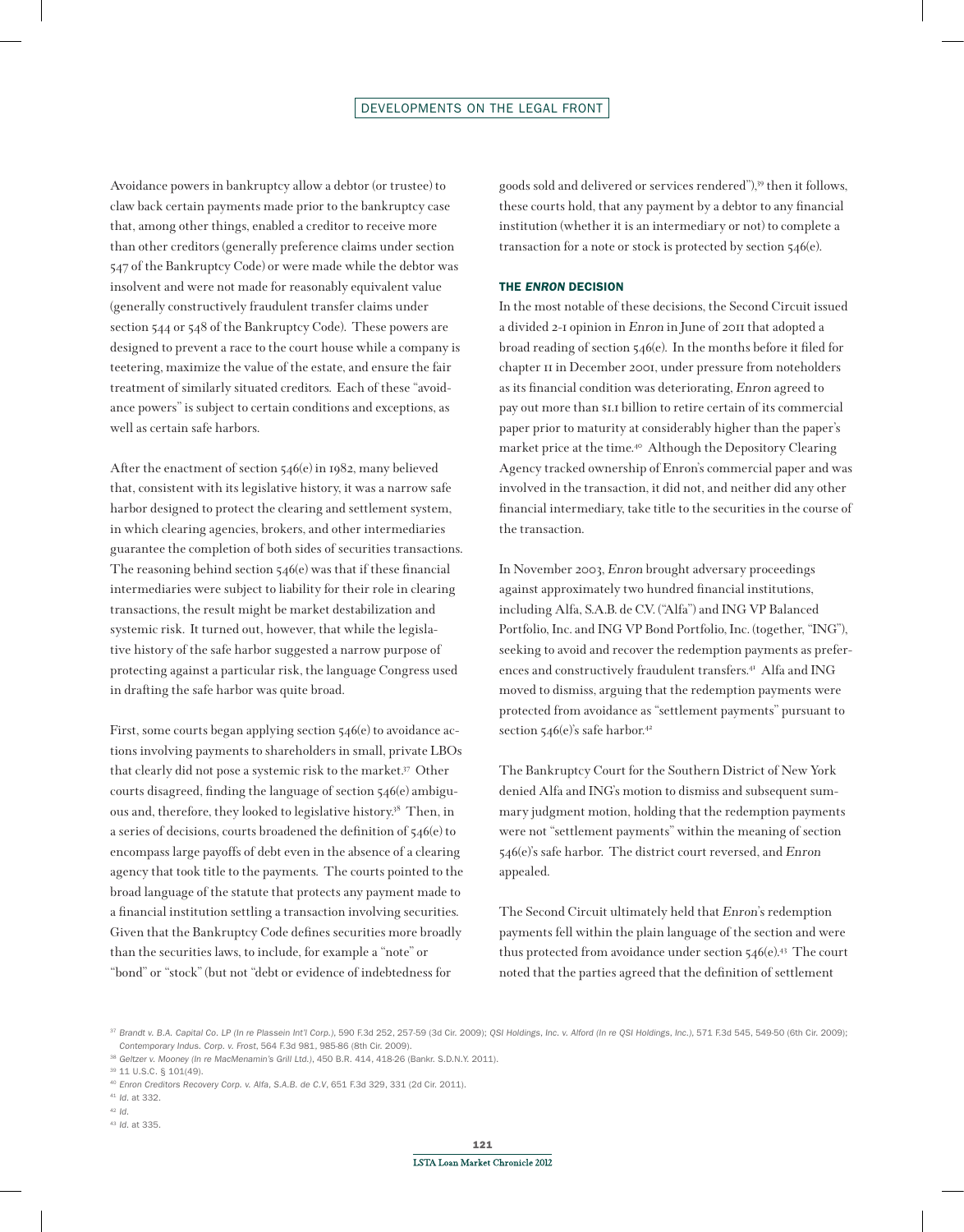payment should be interpreted "in the context of the securities industry" to mean "the transfer of cash or securities made to complete [a] securities transaction."44 According to the Second Circuit's opinion, any payment made to complete a transaction involving securities is a settlement payment, and the Second Circuit rejected each of the three limitations Enron (and the bankruptcy court) applied to the definition of "settlement payment," each of which would arguably have excluded the redemption payments at issue in the case.

First, the Second Circuit rejected Enron's argument that payments, such as the early redemption of its commercial paper, that are not "commonly used in the securities industry" fall outside of section 741(8)'s definition of "settlement payment," and thus outside of the scope of the safe harbor. The Second Circuit held that the phrase "commonly used in the securities industry" is not a limitation, but rather "a catchall phrase intended to underscore the breadth of the  $\S$  546(e) exemption."<sup>45</sup> As long as a payment constitutes "the transfer of cash or securities . . . to complete [a] securities transaction," it does not have to be a payment "commonly used in the securities trade."46

Second, the court disagreed with Enron's contention that the redemption payments were not "settlement payments" because they involved the retirement of debt rather than the purchase of a security. The Second Circuit found no basis in bankruptcy or securities law for the requirement that title to securities must change hands in the context of a settlement payment.

Finally, the Second Circuit found unpersuasive Enron's argument that the redemption payments were not "settlement payments" within the meaning of the safe harbor because they "did not involve a financial intermediary that took a beneficial interest in the securities during the course of the transaction," and thus "did not implicate the systemic risks that motivated Congress's enactment of the safe harbor.47 The court held that resort to legislative history was not permissible in light of the plain language of the statute.48 In any case, the Second Circuit saw "no reason to think undoing Enron's redemption payments, which involved over a billion dollars and approximately two hundred noteholders, would not also have a substantial and similarly negative effect on the financial markets."49

The majority's decision was accompanied by a harshly worded dissent by Judge Koeltel, sitting by designation. He saw the decision as inconsistent with legislative history, dangerous, and not required by the "opaque" definition of "settlement payment." The dissent argued that, as it is commonly understood in the securities industry, a settlement payment necessarily involves the purchase or sale of a security and does not encompass the redemption of commercial paper. The dissent warned that, notwithstanding the majority's claims to the contrary, its holding would necessarily apply to standard bank loans and therefore "imperil[s] decades of cases that allow the avoidance of debtrelated payments."50

## THE QUEBECOR DECISION

Just one month after Enron, Judge James M. Peck, a bankruptcy judge in the Southern District of New York, issued a decision in the Quebecor World (USA) Inc. bankruptcy case that simultaneously applied and criticized the Second Circuit's broad interpretation of "settlement payments." Several months before Quebecor filed for chapter 11, in response to demands from holders of unsecured notes it had issued through a private placement in July 2000, and in a last ditch effort to avoid bankruptcy, the company agreed to redeem/repurchase the notes by wiring approximately \$376 million to the noteholders' trustee, which included the payment of a \$53 million make-whole payment.<sup>51</sup>

Understandably, the creditors' committee commenced an adversary proceeding seeking to avoid and recover the payment as a preferential transfer. Judge Peck sympathized with the committee's efforts to restore the \$376 million to the estate given that the creditors represented by the committee were "relegated to percentage distributions from Quebecor . . . amounting to only a fraction of their allowed claims while the Noteholders have reaped the benefits of unimpaired total return."52 This situation was seemingly a prototypical example of the type of unfair behavior that the preference laws were intended to remedy.<sup>53</sup>

<sup>50</sup> Id. at 347.

<sup>54</sup> Id. at 203.

<sup>52</sup> Id. at 205.

<sup>44</sup> Id. at 334 quoting Contemporary Indus., 564 F.3d at 985.

<sup>45</sup> Enron, 651 F.3d at 336 (quoting QSI Holdings, Inc., 571 F.3d at 550 (8th Cir. 2009) (emphasis in original)).

<sup>46</sup> Enron, 651 F.3d at 334.

<sup>47</sup> Id. at 338.

<sup>48</sup> Id. at 339.

<sup>49</sup> Id.

<sup>51</sup> Official Comm. of Unsecured Creditors of Quebecor World (USA) Inc. v. Am. United Life Ins. Co. (In re Quebecor World (USA) Inc.), 453 B.R. 201, 206, 209 (2011).

<sup>&</sup>lt;sup>53</sup> See Id. ("Thus, the situation presented here is an example of behavior that the law generally would seek to discourage (ganging up on a vulnerable borrower to obtain clearly preferential treatment in the months leading up to a bankruptcy) . . . .").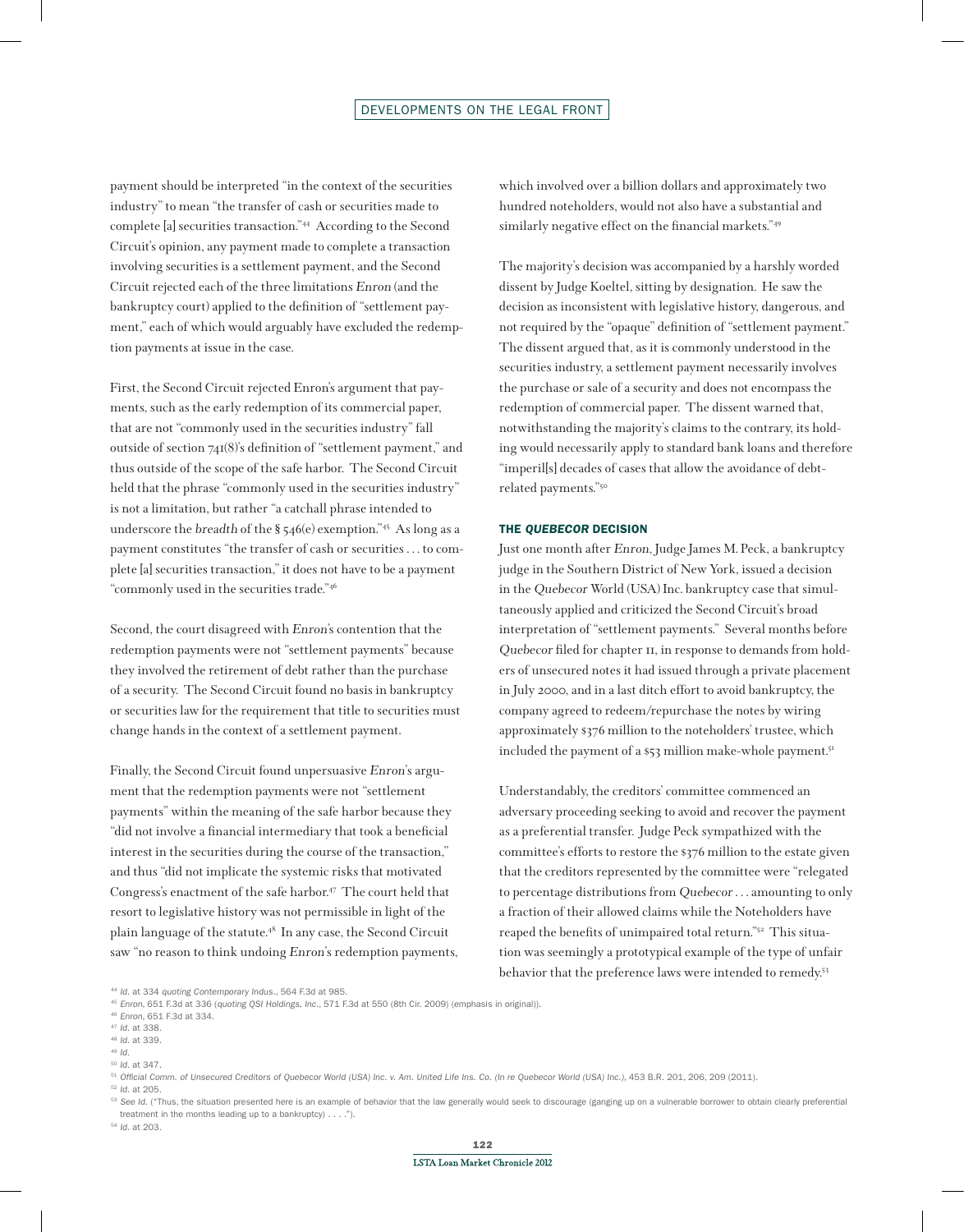The noteholders filed a motion for summary judgment arguing that the payment was exempt from avoidance as a "settlement payment" within the meaning of section  $546(e)$ 's safe harbor.<sup>54</sup> Judge Peck granted the motion, noting that "the direction given by the Enron majority with respect to [the definition of 'settlement payment'] is both uncomplicated and crystal clear – a settlement payment, quite simply, is a transfer of cash made to complete a securities transaction."55 Under this "easy-to-apply" definition, Judge Peck held that the \$376 million redemption transaction clearly qualified as a "settlement payment" within the scope of section  $546(e)$ 's safe harbor.<sup>56</sup> This was so not withstanding that in Quebecor, unlike in Enron, there was no formal settlement process involved in the payment; rather, the transfers were unilateral payments by the debtor to the noteholders in exchange for the return of the noteholders' securities sometime in the future.

Although Enron made Judge Peck's decision easier, he was seemingly critical of the Enron decision. He noted that the Second Circuit's overly broad interpretation of "settlement payment" could reach "relatively small private transactions having no foreseeable impact on the securities market," and which "Congress never intended to immunize."57 Judge Peck noted that "Congress enacted section  $546(e) \ldots$  'to prevent the ripple effect created by the insolvency of one commodity or security firm from spreading to other firms and possibly threatening the collapse of the affected industry.'"58 Although the large transactions at issue in both Enron and Quebecor may have been sufficiently "systemically significant" to be consistent with the legislative intent behind section 546(e)'s safe harbor, Judge Peck noted that "not all transfers that fit the Enron definition of a settlement payment involve this much money or a business enterprise of such obvious importance in its relevant market."59 Because Enron defined settlement payment broadly without regard to the size, systemic importance, or public nature of the transaction, Judge Peck warned that "the impact of the decision on avoidance actions may be quite far reaching.<sup>60</sup>

#### The Madoff Cases

It remains to be seen whether Enron will have the far-reaching impact Judge Peck warned of in Quebecor or imperil the avoidance of repayments of standard loans as Judge Koeltel warned in his Enron dissent. The litigations surrounding the unraveling of the Madoff ponzi scheme may, in the near future, provide the Second Circuit with the opportunity to shed further light on the scope of section 546(e)'s safe harbor post-Enron. In Picard v. Katz, Judge Jed S. Rakoff of the United States District Court for the Southern District of New York considered whether section 546(e)'s safe harbor prohibited the trustee of the estate of Bernard L. Madoff Investment Securities LLC from recovering over a billion dollars paid to Madoff Securities' customers as constructively fraudulent transfers or preferences.<sup>61</sup> Without providing extensive analysis, the district court held that section 741(8)'s definition of "settlement payment" and section 546(e)'s safe harbor clearly encompass all payments made by Madoff Securities to its customers.<sup>62</sup> The court disagreed with the argument that using section 546(e) to protect transfers that were made in the context of a fraudulent ponzi scheme could not be consistent with the statute's purpose. Citing Enron, Judge Rakoff stated that it was inappropriate to resort to legislative history when the language of the statute is clear.<sup>63</sup> This decision did not address Judge Peck's concern that the Enron definition would, contrary to Congressional intent, apply to smaller, inconsequential private transactions, as the Madoff Securities ponzi scheme, which involved approximately \$68 billion and 4,900 customers," was clearly systemically significant.64

Interestingly, Judge Rakoff 's decision directly contradicts other Madoff decisions addressing the same issue. In two decisions, one preceding Enron and one following it, Judge Burton Lifland, a bankruptcy judge in the Southern District of New York, held that section 546(e)'s safe harbor did not provide a basis for dismissing constructive fraudulent transfer claims against an investor with Madoff Securities<sup>65</sup> or Madoff's sons, who were both customers and senior employees of Madoff Securities. 66 In both

<sup>58</sup> Id. at 216 quoting Official Comm. of Unsecured Creditors v. Lattman (In re Norstan Apparel Shops, Inc.), 367 B.R. 68, 76 (Bankr. E.D.N.Y. 2007); see also MacMenamin's Grill, 450 B.R. at 426-25 (noting that the legislative history demonstrates that Congress intended to shield from avoidance transfers that involve "an entity in its capacity as a participant in the securities market" or that "pose any danger to the functioning of the securities markets.").

<sup>61</sup> Picard v. Katz, 2011 WL 4448638 (S.D.N.Y. 2011).

<sup>63</sup> Id. at \*3.

<sup>&</sup>lt;sup>55</sup> Id. 215 (internal citations omitted).

<sup>56</sup> Id.

<sup>57</sup> Id. at 217.

<sup>59</sup> Id. at 217.

<sup>60</sup> Quebecor, 435 B.R. at 214.

 $62$  *Id.* at  $*5$ .

<sup>64</sup> Id.

<sup>&</sup>lt;sup>65</sup> Picard v. Merkin (In re Bernard L. Madoff Inv. Sec LLC), 440 B.R. 243 (Bankr. S.D.N.Y. 2010).

<sup>66</sup> Picard v. Madoff (In re Bernard L. Madoff Inv. Sec LLC), 458 B.R. 87 (Bankr. S.D.N.Y. 2011).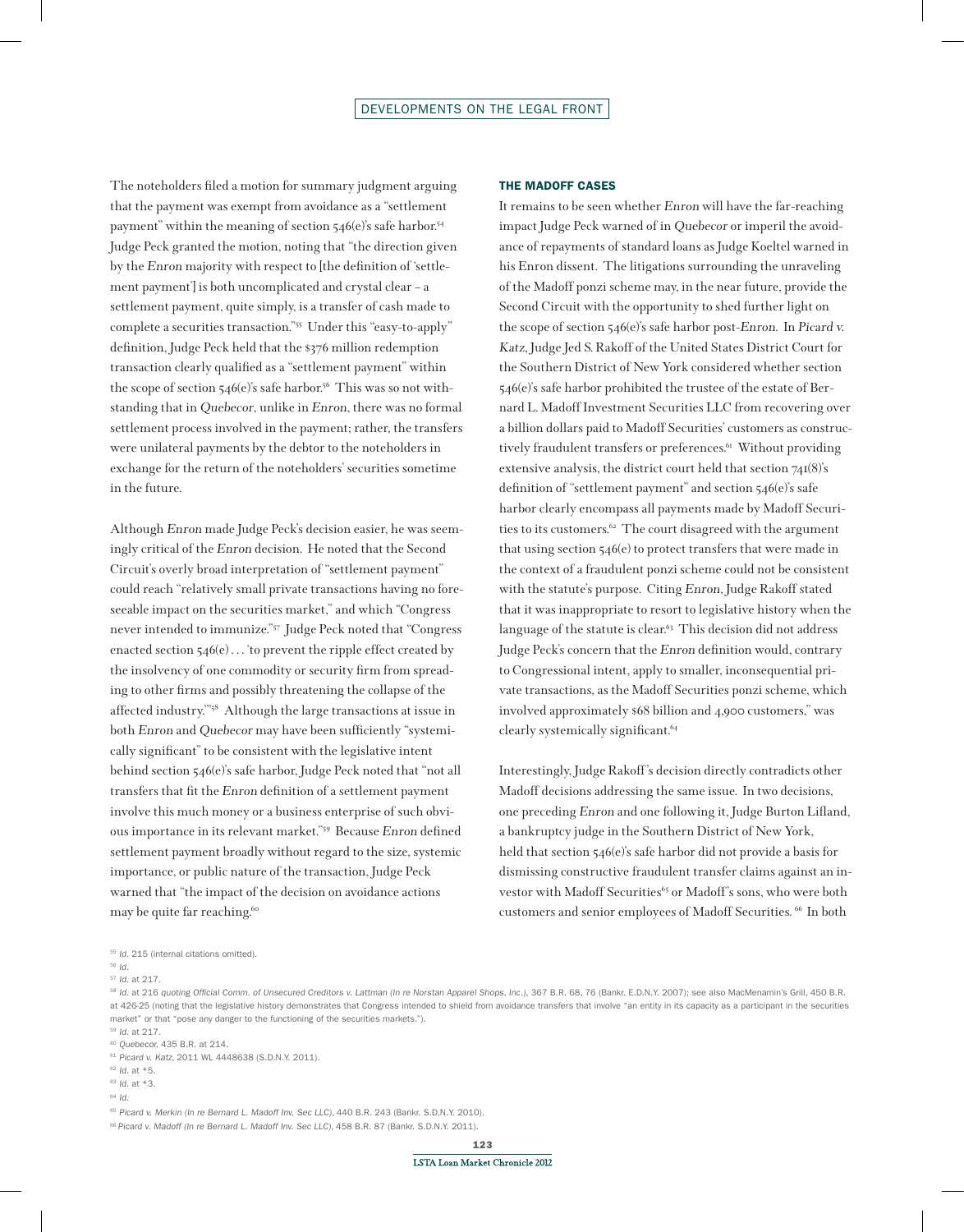decisions, Judge Lifland noted that the defendants' 546(e) safe harbor arguments were premature at best because they did not, on their face, prohibit the trustee from meeting the relatively low burden of making out an initial, or prima facie, case of constructive fraud.<sup>67</sup> Nevertheless, Judge Lifland went on to outline several reasons section 546(e) did not apply to the transactions at issue, as a matter of law, including that it was doubtful that the payments from Madoff Securities to Madoff 's sons were "settlement payments" given that Madoff "never in fact purchased any of the securities he claimed to have purchased for customer accounts."68 Notwithstanding Enron's broad definition of settlement payments, "it suggest[s] that 'settlement payments' must be made in relation to an actual securities transaction."69 Finally, contrary to Judge Rakoff 's opinion, Judge Lifland found that the application of section 546(e) in the context of a fraudulent ponzi scheme was "contrary to the purpose of the safe harbor provision." The United States District Court for the Southern District of New York agreed with Judge Lifland's refusal to dismiss the claims against the Merkin defendants based on section 546(e)'s safe harbor.<sup>70</sup> Investors should keep watch for how the Second Circuit resolves these conflicting interpretations of section 546(e)'s safe harbor in the context of the Madoff ponzi scheme litigations.

#### SECTION 546(E) SAFE HARBOR CONCLUSION

Post-Enron, application of the section 546(e) safe harbor, at least in the Second Circuit, became a lot more straightforward No longer do courts have to hear conflicting evidence over whether something is a "redemption" or "purchase," what "settlement payment" means in the context of the securities industry, or the effect of a particular transaction on the securities market. Courts will likely now apply a much simpler test – was the payment made to or for the benefit of a financial institution on account of a note, a bond, stock, or another security? This means those financial institutions that beat down the doors of a failing company, and are successful in getting paid before a filing, are able to win the proverbial race to the courthouse without risk of preference exposure. Given the stakes, will this mean more lenders demanding payments from a company in distress, thereby causing a further deterioration in the company's financial condition?

How broad is Enron? Probably very. Applied literally, the expansive definition of settlement payment could be applied to encompass any payment on any non-trade debt owed to any financial institution or paid through any financial institutions. The majority stated that its decision does not cover payments on ordinary loans as the definition of settlement payment must be considered "in the context of the securities industry," but as the dissent notes, the majority's decision does not offer a basis for distinguishing such loans, as all notes are securities under the Bankruptcy Code. It is likely that this issue will be tested sometime soon.

How do these decisions impact lenders? For those that are financial institutions (or use financial institutions to broker their transactions) and get paid out prior to the petition date on their securities in situations that might otherwise be viewed as a fraudulent transfers or preference payments, these decisions are welcome news. Where such lenders may have received pennies on the dollar if their payments had been clawed back, they now get to keep their payments in full while others may be left sharing peanuts. Good news, right? Maybe not. Those same lenders might in other cases be on the other side of the fence. Perhaps they were not paid out prior to the petition date but other similarly situated creditors (or even junior creditors) were. In those cases, the lenders' recoveries would be negatively impacted by the inability of the estate to claw back the recoveries received by the other financial institutions. Enron is a good example. While Alfa and ING were beneficiaries of the broad safe harbor, bondholders and banks that were left with claims when the music stopped were victims of the same statute.

One thing that lenders can smile about is that, as a whole, they will come out ahead in the 546(e) battle; although they may find themselves on either side of the fence, depending on the particular situation, trade creditors will always be on the wrong side. Trade claims are specifically excluded from the definition of security, so trade creditors will always be losers when someone gets to benefit from section 546(e).

## DBSD: NO GIFTING, JUST SECOND GUESSING

2011 began with a blow to secured creditors when the Court of Appeals for the Second Circuit in the DBSD case<sup>71</sup> issued an

<sup>67</sup> Merkin, 440 B.R. 243 at 266; Madoff, 458 B.R. at 115.

<sup>68</sup> Merkin, 440 B.R. 243 at 267; Madoff, 458 B.R. at 116.

<sup>&</sup>lt;sup>69</sup> Madoff, 458 B.R. at 116 (emphasis added).

<sup>70</sup> Picard v. Merkin (In re Bernard L. Madoff Inv. Sec LLC), 2011 WL 3897970, at \*12 (S.D.N.Y. Aug. 31, 2011).

<sup>71</sup> DISH Network Corp. v. DBSD N. Am., Inc. (In re DBSD N. Am., Inc.), 634 F.3d 79 (2d Cir. 2011).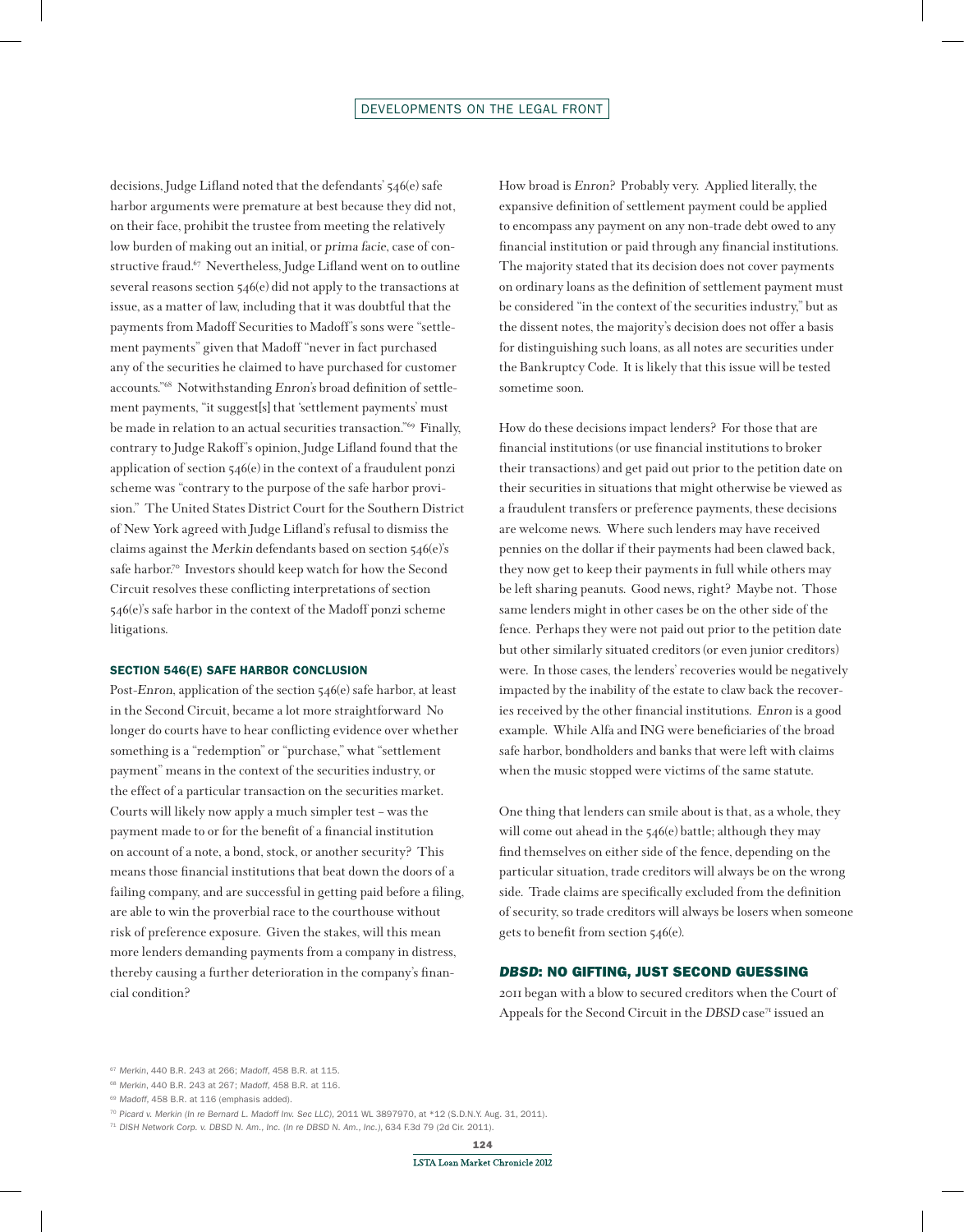unexpected opinion that severely restricts the longstanding "gifting" doctrine. Interestingly, distressed investors and restructuring professionals had closely watched the appeals in the DSBD case because of a different issue — the bankruptcy court's designation of the votes of first lien creditors in the case. Little attention was paid to the "gifting" issue, because most people sophisticated in restructuring believed the Second Circuit would agree with the two lower courts in the case and uphold the conventional wisdom that a secured creditor is free to do what it wants with its bankruptcy proceeds, including gift them to equity. Eyes popped all over the restructuring community, therefore, when the Second Circuit held that the DSBD plan violated the absolute priority rule by allowing old equity to receive shares and warrants when an intermediate unsecured creditor class rejected the plan. The Second Circuit's strict view of the absolute priority rule will have a lasting effect on how courts in the Second Circuit, and likely elsewhere, construe the absolute priority rule, and on how debtors and senior creditors strategize to secure the support of junior creditors and equity.<sup>72</sup>

## Background: Gifting and the Absolute Priority Rule

Under the absolute priority rule, embodied in section 1129(b) of the Bankruptcy Code, to confirm a plan when an impaired class of unsecured creditors has voted to reject it, equity holders may not receive or retain "any property" under the plan "on account of such [equity] interest." Under the gifting doctrine, a creditor agrees to forego a portion of the distribution to which it is otherwise entitled and allows that distribution to go to a junior class. Until recently, most courts had held that such a distribution (essentially a gift from one or more creditors to another party in the case) did not violate the absolute priority rule or the prohibition against unfair discrimination against a class that does not accept the plan. Some recent cases held that distributions by an unsecured class to another class are not protected by the gifting doctrine (most notably the Third Circuit in Armstrong),<sup>73</sup> but until DBSD, it seemed fairly well-established that a secured creditor could "do whatever it wanted" with its plan distribution, including agree that old equity can get a piece of the recovery.

The justification was that the amounts distributed to the junior classes belonged to the secured creditor, and the intermediate class had no entitlement to those amounts in the absence of the gift. "No one is hurt by the gift" was the refrain.

## THE SECOND CIRCUIT'S HOLDING

In DBSD, a class of unsecured creditors, which was getting only a small recovery, rejected the DBSD plan. The bankruptcy court nevertheless confirmed the plan, and its distributions to equity, under the gifting doctrine. After a contested valuation hearing, the bankruptcy court determined that the value of the company was less than the value of the secured debt. As a result, the secured creditors were entitled to all of the value of the company, and there was insufficient value to provide a recovery to unsecured creditors. The distribution to equity, therefore, was a proper gift from the secured creditors out of their plan recovery and did not violate the absolute priority rule. The bankruptcy court held that gifting is permitted "at least where . . . the gift comes from secured creditors . . . where there are understandable reasons for the gift, where there are no ulterior, improper ends . . . and where the complaining creditor would get no more if the <sup>g</sup>ift had not been made."74 Sprint Nextel Corporation, a creditor with an unsecured, unliquidated claim, appealed the decision, and the district court affirmed it.

The Second Circuit, however, disagreed with the notion that secured creditors could direct the application of their forgone distributions, and reversed on the ground that the gift violated the absolute priority rule. The Second Circuit's opinion was based on two foundations: statutory construction and policy. First, it read the language of the absolute priority rule strictly and applied precedent from the North LaSalle case,<sup>75</sup> in which the United States Supreme Court found that where equity receives an interest "because of " its prior interest, its distribution is "on account of" that interest and is subject to the strictures of the absolute priority rule. Like the North LaSalle Court, the Second Circuit found no exception where there are good reasons to offer a distribution to equity, and it held that where

<sup>72</sup> The DBSD decision is important for another issue as well—designation of votes under section 1126(e) of the Bankruptcy Code (essentially a disregard of the vote) of a party "whose acceptance or rejection of [the] plan was not in good faith." In DBSD, the bankruptcy court designated the votes of a creditor, DISH Network Corporation, that purchased its debt to facilitate a strategic transaction with the debtor. After the debtor proposed a plan under which first-lien debt would be satisfied with a modified promissory note. DISH bought all of the debt in that class at par and voted its claims to reject the plan. The debtor sought the designation of DISH's votes, and the bankruptcy court granted the request because of DISH's strategic motives. Moreover, because there were no voting members of the first-lien debt class after the designation, the court deemed the class to accept. Therefore, the plan did not have to meet the cram-down standard with respect to the first-lien debt class. In re DBSD North America, Inc. et al., 421 B.R. 133 (Bankr. S.D.N.Y. 2009); In re DBSD North America, Inc., 419 B.R. 179 (Bankr. S.D.N.Y. 2009). On appeal, the Second Circuit affirmed both holdings, finding that "DISH purchased the claims as votes it could use as levers to bend the bankruptcy process toward its own strategic objective of acquiring DBSD's spectrum rights . . . ." DBSD, 634 F.3d at 104-06. This decision is also important to secured creditors, as prior to DBSD, designation did not appear to be as a likely consequence to aggressive actions.

<sup>73</sup> In re Armstrong World Indus., Inc., 432 F.3d 507 (3d Cir. 2005).

<sup>74</sup> DBSD, 634 F.3d at 87 (emphasis added).

<sup>75</sup> Bank of Am. Nat'l Trust & Sav. Ass'n v. 203 N. LaSalle St. P'ship, 526 U.S. 434 (1999).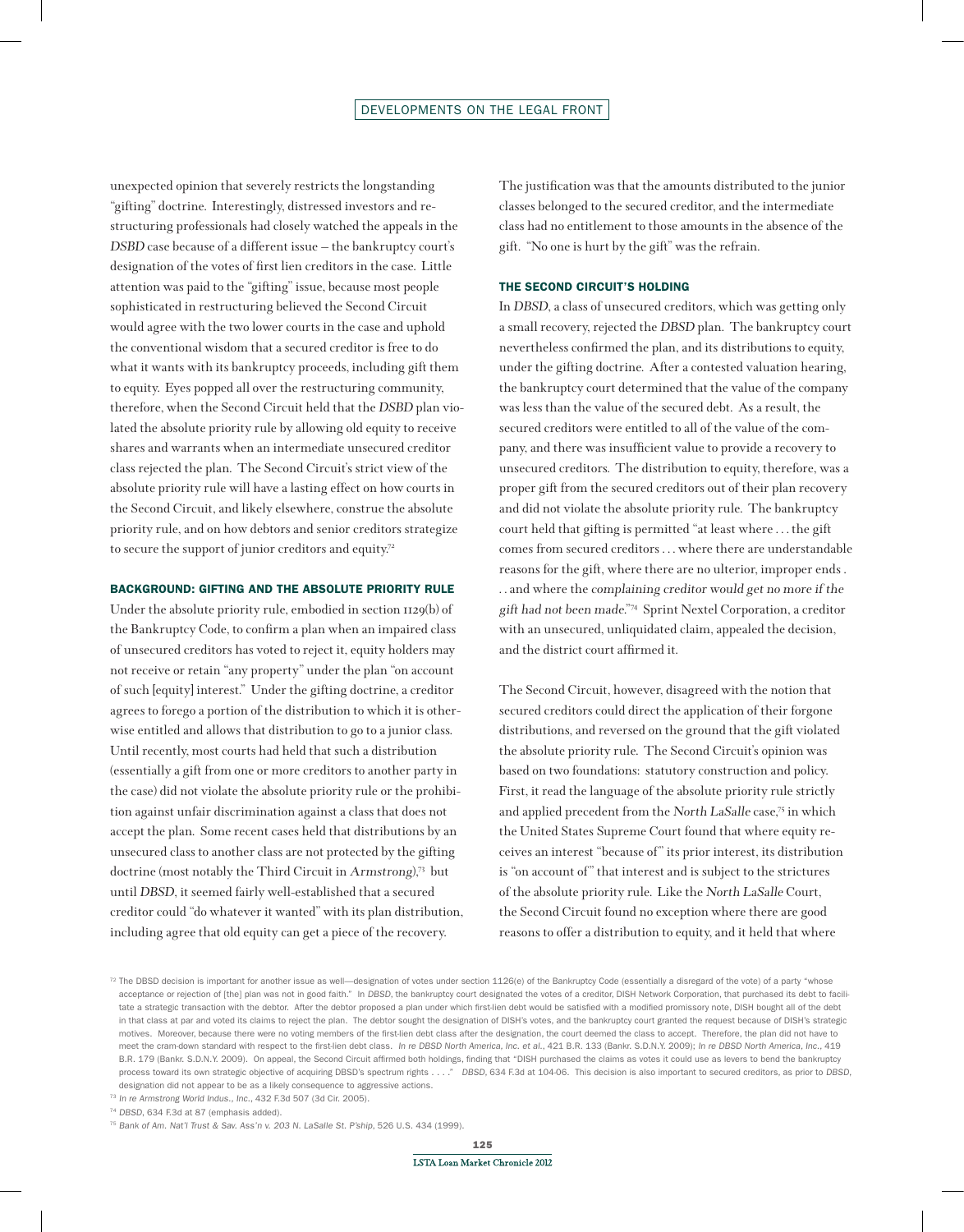the distribution is at least "partly" because of the recipient's prior equity interest, as it was in DBSD, the distribution must satisfy the absolute priority rule.

Second, in a sharp rebuke of the gifting doctrine, the Second Circuit used history and precedent to find that the purpose of the absolute priority rule is precisely to prevent gifting-type arrangements, which may allow senior creditors and equity holders to cooperate to squeeze out intermediate interests. The Court pointed to the 1868 Howard case, where the Supreme Court rejected an argument similar to those made by gifting proponents to put a stop to mischief it believed was being perpetuated in numerous railroad equity receiverships. In Howard, stockholders and secured creditors of a railroad agreed to a foreclosure on the railroad, coupled with a transfer of the railroad's assets to a new entity in which the old stockholders would share in the equity. Junior creditors would receive nothing. The Supreme Court held that secured creditors "may exact the whole amount of the [debt] . . . or they may, if they see fit, accept a percentage as a compromise in full discharge of their respective claims, but whenever their lien is legally discharged, the property embraced in the mortgage, or whatever remains of it, belongs to the corporation."76 In other words, if secured creditors decline to take all the property to which they are entitled in a strict waterfall, they cannot direct the distribution of property remaining with the debtor. Later cases followed this reasoning until the Supreme Court articulated the concept now codified in the absolute priority rule, "with the aim," the Second Circuit stated, "of stopping the very sort of transaction" proposed by DBSD. Viewed from this perspective, the absolute priority rule is meant to prevent cooperation between junior and senior interests at the expense of creditors in the middle.

#### Effect of DBSD

How does the decision affect parties structuring plans in chapter 11 cases in the Second Circuit? The Second Circuit's view of DBSD removes one useful tool of secured creditors in constructing a plan that will gain the support of junior interest holders. The Second Circuit acknowledged that the compromise inherent in a gifting plan could be beneficial in facilitating consensual chapter 11 plans and that a strict application of absolute priority rule gives hold-up value to intermediate creditors that may be entitled to nothing under a strict waterfall. Yet, it concluded that these concerns were outweighed by the good policy behind a strict application of the absolute priority rule. After DBSD, if a secured creditor wishes to provide a "tip" to a junior class, it will have to consider whether any intermediate classes will oppose the plan, and possibly provide additional value to those classes to achieve their support for the plan as well. In that way, DBSD increases the leverage of intermediate, out-of-the money creditors in situations where cooperation of junior interest holders is needed, as it may be in many pre-arranged cases.

The result is that a consensual restructuring is now more difficult in scenarios where equity's cooperation is valuable, such as where avoiding changes of control preserves contractual rights or tax advantages, where equity has valuable expertise necessary to maintain the value of the business, or where cooperation of equity enables a quicker restructuring before a company's distress becomes acute. Where equity knows it can provide value, it will capitalize on its position, and the cost of tipping will simply increase if it is necessary to satisfy an intermediate class as well.

In the view of the Second Circuit, however, a regime where gifting is permitted provides junior interest holders leverage to extract improper recoveries, whereas a strict application of the absolute priority rule helps prevent equity from using its control of the company to enrich itself "at the expense of creditors."77 By prohibiting distributions to out-of-the-money equity when impaired classes of creditors do not support a plan, DBSD makes it more difficult for equity to hold out for a tip and aligns the interests of equity more closely with those of intermediate creditor classes. Without gifting, both have an incentive to argue that the value of the company is higher than what the secured creditor is advocating, while the secured creditor has the incentive to argue for a lower valuation so that it can take 100% of the value of the company for itself.

## Alternatives to Gifting

In light of DBSD's clear prohibition on traditional gifting, creative restructuring professionals have been scratching their heads to come up with alternatives. The most commonly discussed is the one that DBSD expressly left undecided: whether the Bankruptcy Code prohibits gifts from senior creditors to junior creditors or interest holders outside of a plan. In other words, can secured creditors and old equity sign a side agreement that provides that the secured creditors will transfer a portion of their recovery to old equity after the plan is confirmed and goes effective? Such transfers raise a host of issues, however, including questions about what kinds of arrangements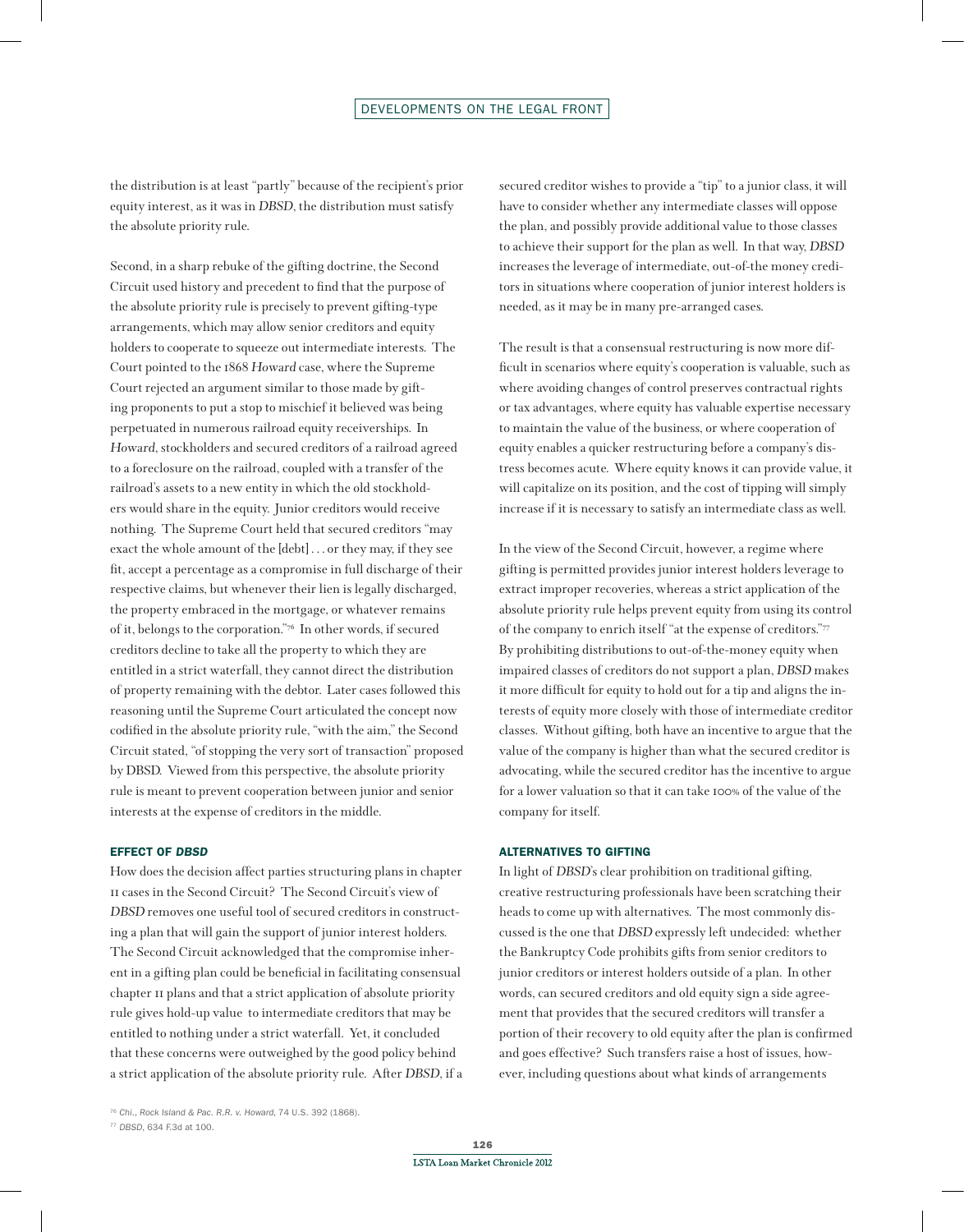would have to be disclosed and whether they would be enforceable. Furthermore, even if these issues are favorably resolved, if there are many dispersed stakeholders, the practical obstacles of effecting such an agreement outside of a plan may be immense. In particular, if the debt or equity is widely held, it may be difficult to coordinate a gifting agreement and opportunities for hold-outs create additional challenges. For this reason, and because parties may be unwilling to gamble on whether they can avoid the DBSD result through gifting outside of a plan, this option may not be tested in court for some time.

Another option restructuring professionals are considering is whether secured creditors and old equity can agree to accomplish the restructuring through a sale of the debtor's assets under section 363 of the Bankruptcy Code instead of through a plan of reorganization. Under this scenario, secured creditors would agree to credit bid for the assets and agree to give a portion of the assets they purchase to equity. There is a line of cases (most recently in the context of the automotive bankruptcies) that suggest that a purchaser of assets is free to do as it wishes with the assets it purchases notwithstanding the absolute priority rule.78 This alternative presents uncertainties and practical difficulties similar to those in the side agreement option. In addition, the secured creditor is subject to being outbid at the section 363 auction, and thus cannot be certain that it will end up with the company in exchange for its claim.

Other possibilities include enabling recoveries to equity in the context of a consensual foreclosure on the assets of the company, getting relief from the automatic stay, or filing a chapter 7 case. While none of these options is as clean as gifting, they do not, on their face, run afoul of the DBSD holding. One cannot be certain, however, whether a court with DBSD on its mind would sanction something it views as seeking to circumvent the DBSD holding.

Furthermore, DBSD is only binding in the Second Circuit. While the Third Circuit in Armstrong held that gifting by unsecured creditors may violate the absolute priority rule, it suggested that gifting by a secured creditor might be permissible.

No other court of appeals has held that gifting may run afoul of the Bankruptcy Code. Debtors and secured creditors may press their luck on a gifting plan by filing in a jurisdiction outside of the Second Circuit.

### DBSD Conclusion

Was the Second Circuit correct in its DBSD holding? Some would say it stifles creative restructuring and rewards hold up behavior. One of the authors of this article made those same arguments after the Third Circuit's Armstrong holding.79 However, others may look to the results of the DBSD bankruptcy case as proof that the Second Circuit had it right. With their plan unable to be confirmed, the debtors in DBSD ended up proposing a sale under section 363 of the Bankruptcy Code. The secured creditors were outbid, with the successful bidder ultimately paying consideration sufficient to provide the unsecured creditors with a full recovery on their claims, as well as provide a recovery to equity holders.<sup>80</sup> Sprint would surely argue that it was proven correct that by not permitting a gifting deal between secured creditors and equity, the debtor is incentivized to try to maximize value in a way that is beneficial for unsecured creditors. Moreover, while bankruptcy courts commonly hear valuation disputes and do their best based on evidence from valuation experts, they are subject to getting it wrong. In DBSD, the market demonstrated that the assets were worth much more than the bankruptcy court found them to be worth. Others would say that, in DBSD, the bankruptcy court was correct about value given the down market, but that the timing of the asset sale over a year after the bankruptcy court's initial confirmation of the plan is what changed the result.<sup>81</sup>

The Second Circuit's DBSD opinion is no gift for secured creditors. While gifts skipping intermediate classes are not an everyday occurrence in reorganization plans, they are one tool secured creditors have historically used to facilitate consensual plans and preserve value. Without this tool, secured creditors will be exposed to additional leverage of out-of-the-money junior creditors whenever the cooperation of equity is needed. That is, unless they can successfully take advantage of one of the other tools in the creative restructuring toolbox.

<sup>78</sup> In re Chrysler LLC, 405 B.R. 84 (Bankr. S.D.N.Y. 2009); In re Gen. Motors Corp., 407 B.R. 463 (Bankr. S.D.N.Y. 2009); Official, Unsecured Creditors' Comm. v. Stern (In re SPM Mfg. Corp.), 984 F.2d 1305 (1st Cir. 1993); but see Roaming LLC v. Official Comm. of Unsecured Creditors (In re Iridium Operating LLC), 478 F.3d 452, 462 (2d Cir. 2007) (noting that SPM was a chapter 7 liquidation, and expressly declining to decide whether SPM could ever apply to chapter 11 settlements).

<sup>79</sup> Harvey R. Miller & Ronit J. Berkovich, The Implications of the Third Circuit's Armstrong Decision on Creative Corporate Restructuring: Will Strict Construction of the Absolute Priority Rule Make Chapter 11 Consensus Less Likely?, 55 Am. U. L. Rev. 1345 (2006).

<sup>80</sup> See Disclosure Statement for the Debtors' Joint Plan of Reorganization Pursuant to Chapter 11 of the United States Bankruptcy Code, In re DBSD N. Am., Inc., Case No. 09-13061 (REG) (Bankr. S.D.N.Y May 23, 2011) [Docket No. 111].

<sup>81</sup> Interestingly, in most cases, Sprint would have been out of luck given that the debtor would have consummated the plan (absent a stay pending appeal, which is not common) mooting the appeal before it was heard). In this case, the only reason Sprint's appeal was not mooted out by consummation was because the plan required regulatory approval from the Federal Communications Commission. This gave Sprint the time necessary to pursue its appeal.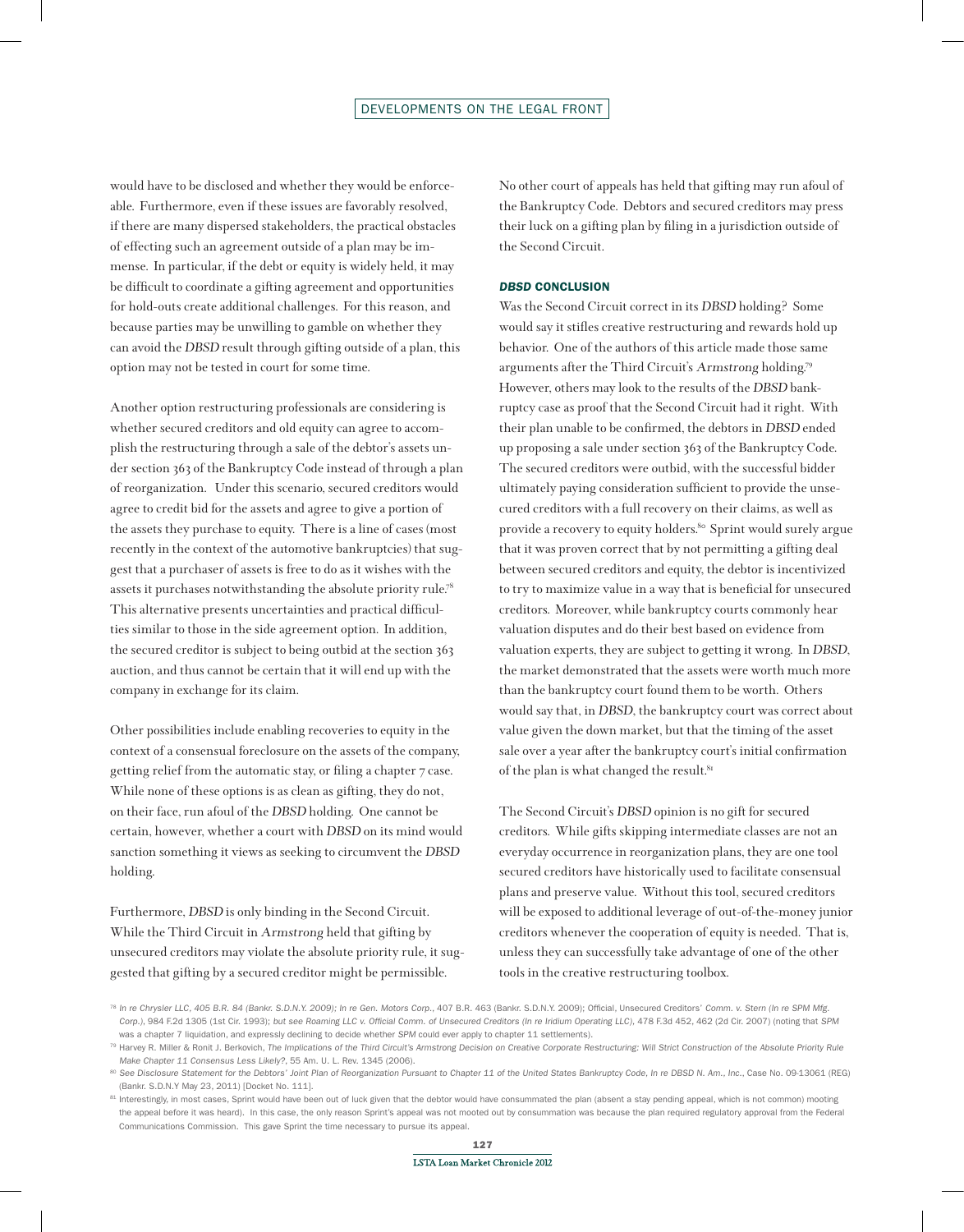# SO ZAIS THE SECURED CREDITOR TO THE CDO: "C U N BANKRUPTCY COURT"

The opinion in In re Zais Investment Grade Limited VII initially caused a stir among those in the lending community, as it challenged the longstanding assumption that a special purpose vehicle holding collateralized debt obligations (a "CDO") could not be a debtor in a bankruptcy.<sup>82</sup> Upon a closer reading, however, lenders can take comfort in the fact that certain circumstances in Zais make it unique. In other situations, a filing by or against a CDO may not be approved.

In Zais certain senior noteholders commenced an involuntary chapter 11 case against a distressed CDO that had defaulted on a covenant and been placed into runoff mode, with all income being applied to satisfy the claims of senior noteholders.<sup>83</sup> The senior noteholders sought an orderly liquidation of the CDO instead of a runoff of the securities over time because they believed their overall recovery would be higher from an actively managed liquidation than from a slower runoff of the CDO over time. They resorted to an involuntary chapter 11 filing because the indenture would have required the consent of two-thirds of all noteholders to force the liquidation. The junior noteholders, on the other hand, seemed to believe that they would receive a better recovery in a runoff than in an orderly liquidation because the assets might increase in value over time. Therefore, they challenged the propriety of the filing and sought to have the bankruptcy court dismiss the case or abstain from hearing it. The debtor took no position in the dispute.

#### The Court's Holding

In a straight-forward analysis, the United States Bankruptcy Court for the District of New Jersey rejected the junior noteholders' challenge to the filing. While the decision is a good reminder that "bankruptcy remote" does not mean "bankruptcy proof," it has limited utility in assessing the likelihood that other structures may be successfully placed into bankruptcy proceedings because of certain facts that may be unique to the Zais situation: (i) the debtor itself did not submit an answer challenging the petition, (ii) the junior noteholders (which bought their claims postpetition) did not bring their challenge until after the court had already entered an order for relief (making the involuntary petition effective), and (iii) the court did not have the opportunity to address the enforceability of covenants against

commencing an involuntary bankruptcy case. Had any of these facts been different (or more typical), the results of the case might have been different. Therefore, although Zais may have been a wake up call for anyone assuming that CDOs will never file bankruptcy cases, parties are still in much the same world as before, with serious questions about the efficacy of contractual barriers to bankruptcy remaining.

#### **ELIGIBILITY**

The court found that the CDO qualified as a debtor under the Bankruptcy Code, even though it was registered in, and therefore "domiciled" in, the Cayman Islands. Section 109(a) of the Bankruptcy Code provides that to be an eligible debtor, an entity must reside in, or have a domicile, place of business or property in the United States. Zais owned property in the United States (the collateral securities it used to generate income and which were to be liquidated in the bankruptcy) and its business was conducted primarily in the United States, albeit by various managers and administrators and not by the debtor itself. Both of these factors were sufficient to establish eligibility as a chapter 11 debtor notwithstanding the Cayman Islands business registration, as the court found that Zais could be "characterized as a letterbox company" and that the only real function that took place in the Cayman Islands was maintaining Zais's corporate status there.

## **ABSTENTION**

Similarly, the court rejected the junior noteholders' request that the court abstain from hearing the case. Under section 305(a) of the Bankruptcy Code (entitled "abstention"), a court may dismiss a bankruptcy case (or suspend all proceedings in a case) if "the interests of creditors and the debtor would be better served by such dismissal or suspension." In refusing to abstain, the court found that there was no alternate forum that could grant relief and "no prospect for an out-of-court work out or a settlement among noteholders that could overcome the super majority voting requirement of the indenture."84 It also determined that liquidation of the securities was a valid chapter 11 purpose, and characterized the noteholders' objections to the transfer and liquidation of the debtor's securities as more appropriate to consider in the context of confirmation. Accordingly, it declined to abstain from hearing the case.

<sup>83</sup> Id.

<sup>82</sup> In Zais, the debtor was a Cayman Islands corporation and special purpose vehicle that issued secured and unsecured notes and used the proceeds to purchase securities. The Zais debtor was a "CDO squared," meaning that many of the securities it purchased were issued by other CDOs. Those securities were ultimately secured by residential mortgages and other forms of debt obligations. In re Zais Investment Grade Limited VII, 455 B.R. 839 (Bankr. D. N.J. 2011).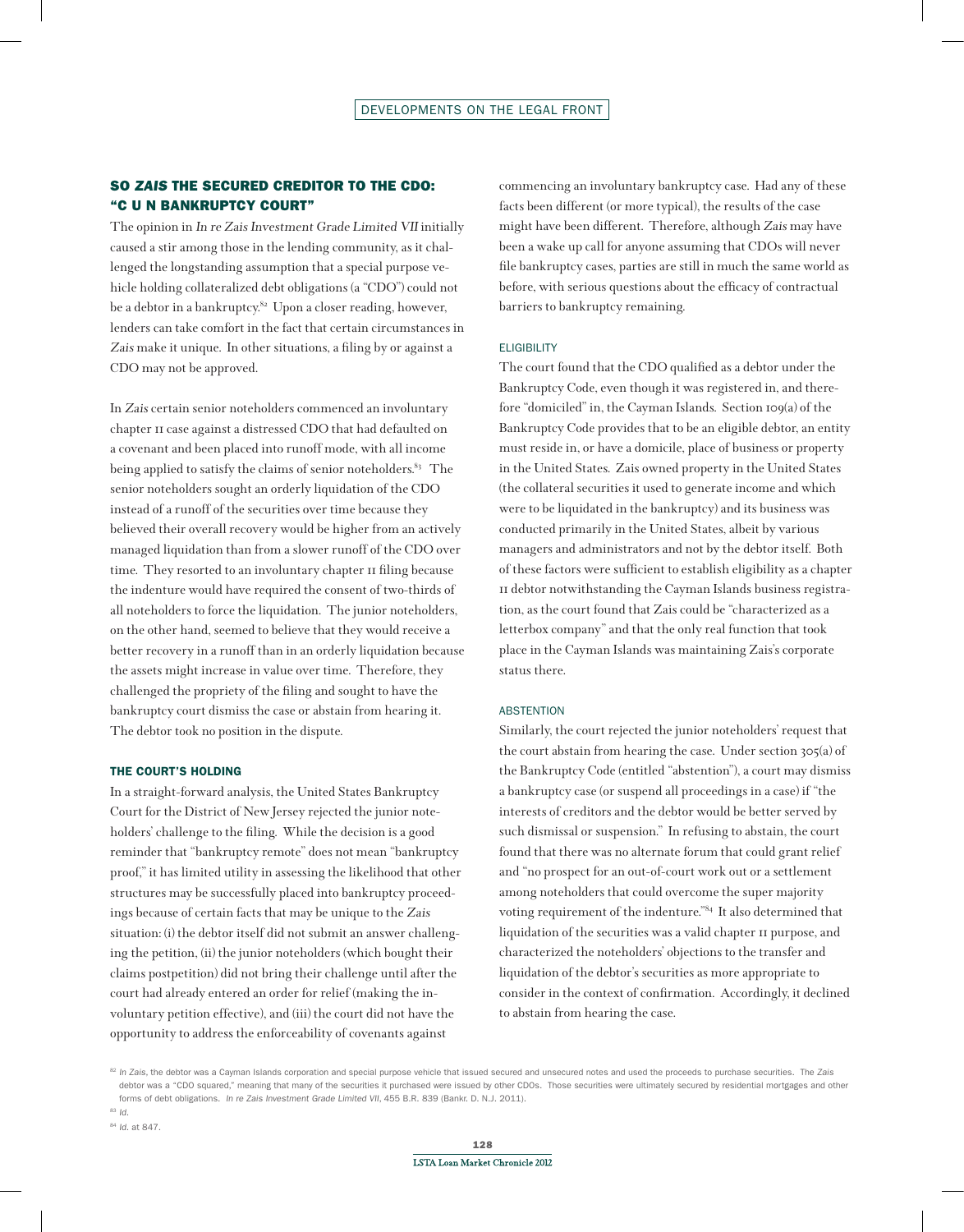#### Dismissal for Cause

The court also declined to dismiss the case under section 1112 of the Bankruptcy Code, which provides that, upon the request of a party in interest, a bankruptcy court may dismiss a chapter 11 case "for cause." The court noted that although lack of good faith would be cause to dismiss, it rejected the junior noteholders arguments that the senior noteholders had not acted in good faith. The court held that the junior holders' arguments that they are in-the-money are more properly considered as objections to confirmation based on sections  $II29(a)(7)$  (best interest of creditors) and 1129(b) (cramdown) of the Bankruptcy Code. The court also rejected the argument that filing a bankruptcy to get around the limitations in the indenture was an improper purpose, as the Bankruptcy Code specifically permits the rejection of contracts and the impairment of claims. Similarly, the court rejected the argument that the indenture, which required the runoff, was a subordination agreement that must be enforced under section 510(a) of the Bankruptcy Code. The court noted that section 1129(b)(1) of the Bankruptcy Code explicitly permits confirmation of a plan "notwithstanding" section 510(a). Overall, the court found that the petitioning creditors showed good faith in their desire to realize the greatest present value for their securities.

#### If the Facts had Been Different

## Can Secured Noteholders in a CDO File an Involuntary PETITION?

As noted, some of the more interesting issues involving the filing of CDOs are the ones the Zais court did not consider. For example, the court declined to consider an argument that the creditors that commenced the involuntary case were ineligible to do so because their claims were non-recourse and secured by collateral, while only unsecured creditors may commence an involuntary bankruptcy case. Under section 303(b) of the Bankruptcy Code, creditors petitioning to file an involuntary petition must have non-contingent claims that are not subject to a bona fide dispute, and the claims must aggregate to a threshold amount (currently \$14,425) over "the value of any lien on property of the debtor securing such claims held by the holders of such claims." If there are less than twelve creditors with qualifying claims, a single creditor may commence the involuntary case; otherwise, three are required. Section 303(d) of the Bankruptcy Code allows the debtor to file an answer to an involuntary petition challenging, among other things, the qualifications of the petitioning creditors. The court rejected the junior noteholders' challenges to the senior noteholders'

qualifications as petitioning creditors, holding that those types of challenges could only be asserted by the debtor, not by other creditors. Here, the debtor did not file an answer and so the order for relief was entered. Had the debtor opposed the filing, it would have had standing to make a range of arguments opposing entry of the order for relief commencing the involuntary chapter 11 case that were not available to creditors.

On the issue of the qualification of the senior noteholders, it is not clear what the result in Zais would have been had the debtor made the challenge. Case law suggests that a secured creditor with recourse (and in the chapter 11 context, also a nonrecourse secured creditor, although there is not much case law on this point) may be able to waive a portion of its claim to qualify as an unsecured petitioning creditor.

Is a CDO in Runoff Not Paying its Debts as They Come Due? Even assuming that the petitioning creditors are qualified, in some circumstances a vehicle that is winding down through a runoff may have arguments that the petition should be dismissed. Section 303(h) of the Bankruptcy Code provides that a timely controverted petition "shall" be sustained "only if " the debtor is generally not paying its undisputed debts as they become due, or if a custodian was appointed within 120 days before the petition was filed (subject to certain exceptions). One view is that a CDO in runoff is no longer making debt payments as they become due, and, therefore, the petition should be sustained. One might argue, however, particularly in circumstances where the CDO has been operating in runoff for a long time, or where parties opposing bankruptcy can demonstrate that a runoff is the bargained-for remedy post-default, that creditors have elected runoff as a remedy, and a CDO in a runoff mode is paying debt holders in accordance with the terms of their contract, and is therefore paying its debts as they come due.

## Are Provisions Requiring a Debtor to Controvert an Involuntary Filing Enforceable?

If the junior noteholders had protected themselves with a provision in the governing documents for the CDO that required the debtor (or its manager) to controvert timely any involuntary filing, would they have been able to enforce the provision and force the debtor to oppose the filing? This was not tested in the Zais case. Some argue that covenants against filing a bankruptcy case should be void as against public policy when they are made by the debtor, or parties controlling a debtor, because a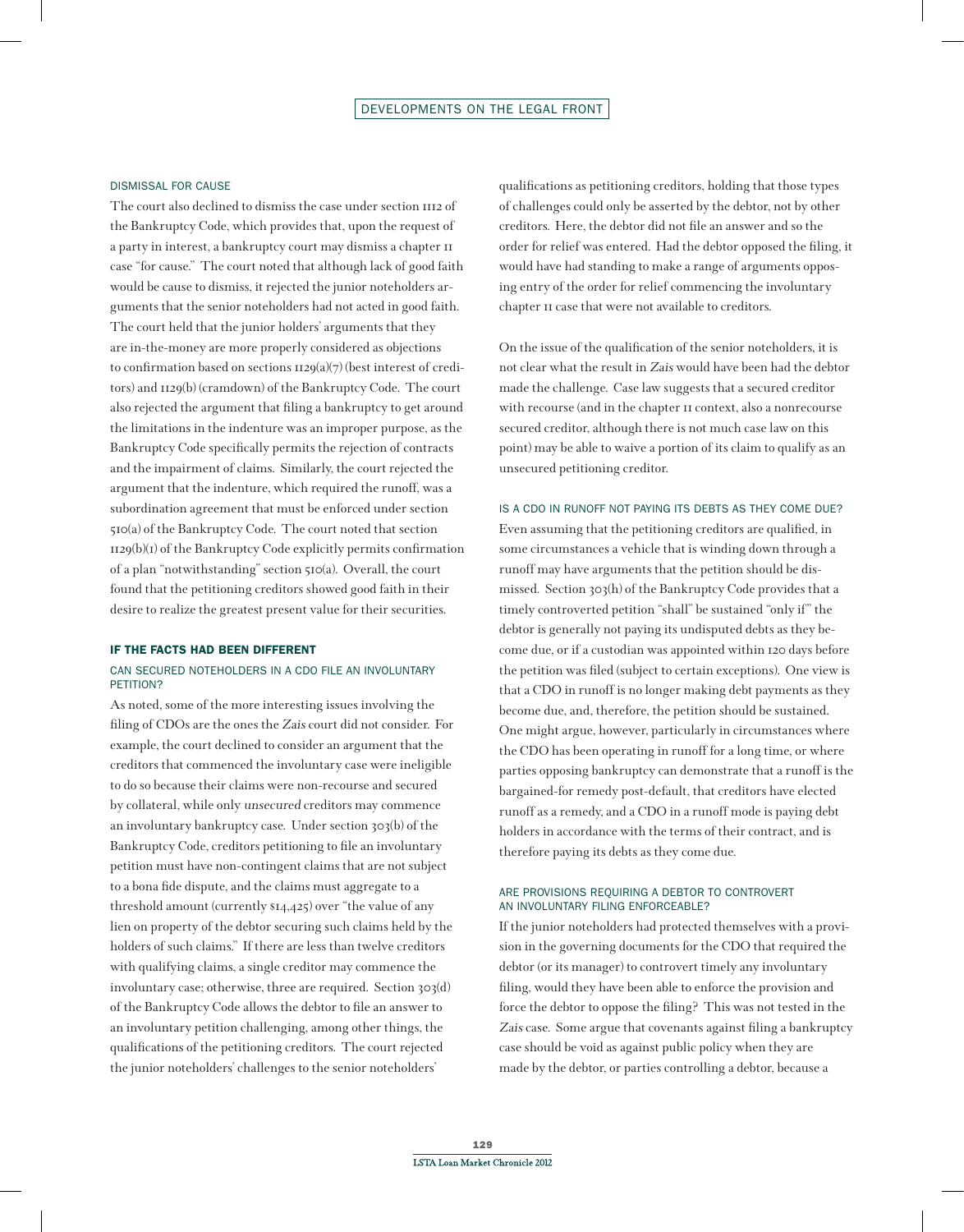bankruptcy case may be the best way to satisfy fiduciary duties to creditors as a whole.<sup>85</sup> Under this critique, enforcing such a promise is tantamount to allowing a debtor to contract to act, in some circumstances, contrary to its fiduciary duties. This concern is most salient for large enterprises with many types of creditors, including employees and trade creditors, but may be less persuasive when applied to bankruptcy-remote investment vehicles, where the universe of creditors is presumably small, sophisticated, and understands the risks associated with covenants against commencing a bankruptcy case. In Zais, just as the court did not view using bankruptcy to liquidate securities in violation of the indenture as improper, it may have similarly found that any agreements by the debtor to refrain from filing a bankruptcy case, or to contest an involuntary filing, were unenforceable against the debtor once the filing occurred.

The Zais court's analysis does not tell us anything, however, about how the court might view covenants not to file a bankruptcy, or to resist a petition, by a party controlling or managing the debtor. Such an agreement would not be an obligation of the debtor itself, and so the Zais court's comments on the ability to reject obligations post-filing would not apply. Moreover, courts have been more willing to accept anti-bankruptcy covenants made by entities other than the debtor.<sup>86</sup>

#### Are Provisions Preventing Creditors in CDOs from FILING INVOLUNTARY PETITIONS ENFORCEARLE?

It is less clear how courts would view covenants made by creditors against commencing an involuntary case. The court found that Zais' governing documents prevented junior noteholders from commencing a case until after senior noteholders are paid in full, but contained no such limitation on commencing a case for senior noteholders. One possible explanation is that the parties did not bother restraining the senior noteholders' right to commence an involuntary filing because they were presumed to be secured creditors ineligible to commence such a case. As such, the opinion did not address how the court would view the violation of a covenant not to commence an involuntary case. When it comes to creditors promising not to commence a case, it is easier to argue that any negative impact from such a promise will be borne by the party making it and that the covenant should therefore be enforceable. On the other hand,

courts may view such covenants as undermining the rights of third-party creditors by making it more difficult or impossible to reach the threshold number of creditors required to commence an involuntary case, and may therefore be reluctant to enforce them. Even if a bankruptcy court accepts the enforceability of the covenant, however, it may not dismiss the bankruptcy case. Instead, a bankruptcy court may leave enforcement for a breach of contract action in another forum. Moreover, it is not clear that the covenant is enforceable by specific performance, or what sort of damages out-of-the-money noteholders can demonstrate, and, therefore, it is not clear how helpful such covenants will be when they are tested in practice.

#### **ZAIS SUMMED UP**

In sum, the simple analysis in the Zais case makes plain that it is possible to put a CDO into bankruptcy. That is about all the insight that the case provides, however, as it dodged treatment of common bankruptcy defenses in structured vehicles, and left those questions for another day. Ultimately, the court approved a liquidation plan that incorporated a settlement providing for a cash payment of \$4.375 million to the junior noteholders, and approximately \$152.5 million to the senior noteholders. After Zais, more CDOs and other bankruptcy-remote entities may be filed in time, and eventually these questions will have to be addressed.

# ON THE RIVER ROAD TO THE COMEBACK OF CREDIT BIDDING UNDER PLANS

2011 saw secured lenders breathe a sigh of relief when the Seventh Circuit Court of Appeals issued an opinion in the River Road Hotel Partners case<sup>87</sup> disagreeing with the much-hated 2010 Philadelphia Newspapers case, in which the Third Circuit Court of Appeals had found no automatic right for secured creditors to credit bid on their collateral when it is sold under a chapter II plan.<sup>88</sup> The news got even better when the United States Supreme Court granted certiorari to hear an appeal in the River Road case. In ruling on River Road, the Supreme Court will likely resolve the circuit split and decide the issue of whether secured creditors are entitled to credit bid in the context of plan sales of collateral once and for all.

85 Some courts have stated that bankruptcy waivers are unenforceable against a debtor. See Fallick v. Kehr, 369 F.2d 899, 904 (2d Cir. 1966) ("We agree, as the dissent points out, that an advance agreement to waive the benefits of the [Bankruptcy] Act would be void."); In re Trans World Airlines, Inc., 261 B.R. 103, 113 (Bankr. D. Del. 2001) ("It has long been true that contractual provisions prohibiting the filing of a bankruptcy case are not enforceable.").

86 For example, some courts have been willing to enforce anti-filing covenants made between members of an LLC. See In re DB Capital Holdings, LLC, Nos. CO-10-046, 10-23242, 2010 WL 4925811 (B.A.P. 10th Cir. Dec. 6, 2010) (court stated that it knew of no case law "standing for the proposition that members of an LLC cannot agree among themselves not to file bankruptcy, and that if they do, such agreement is void as against public policy").

87 River Road Expansion Partners v. Amalgamated Bank (In re River Road Hotel Partners, LLC), 651 F.3d 642 (7th Cir. 2011).

88 In re Philadelphia Newspapers, 599 F.3d 298 (3d Cir. 2010).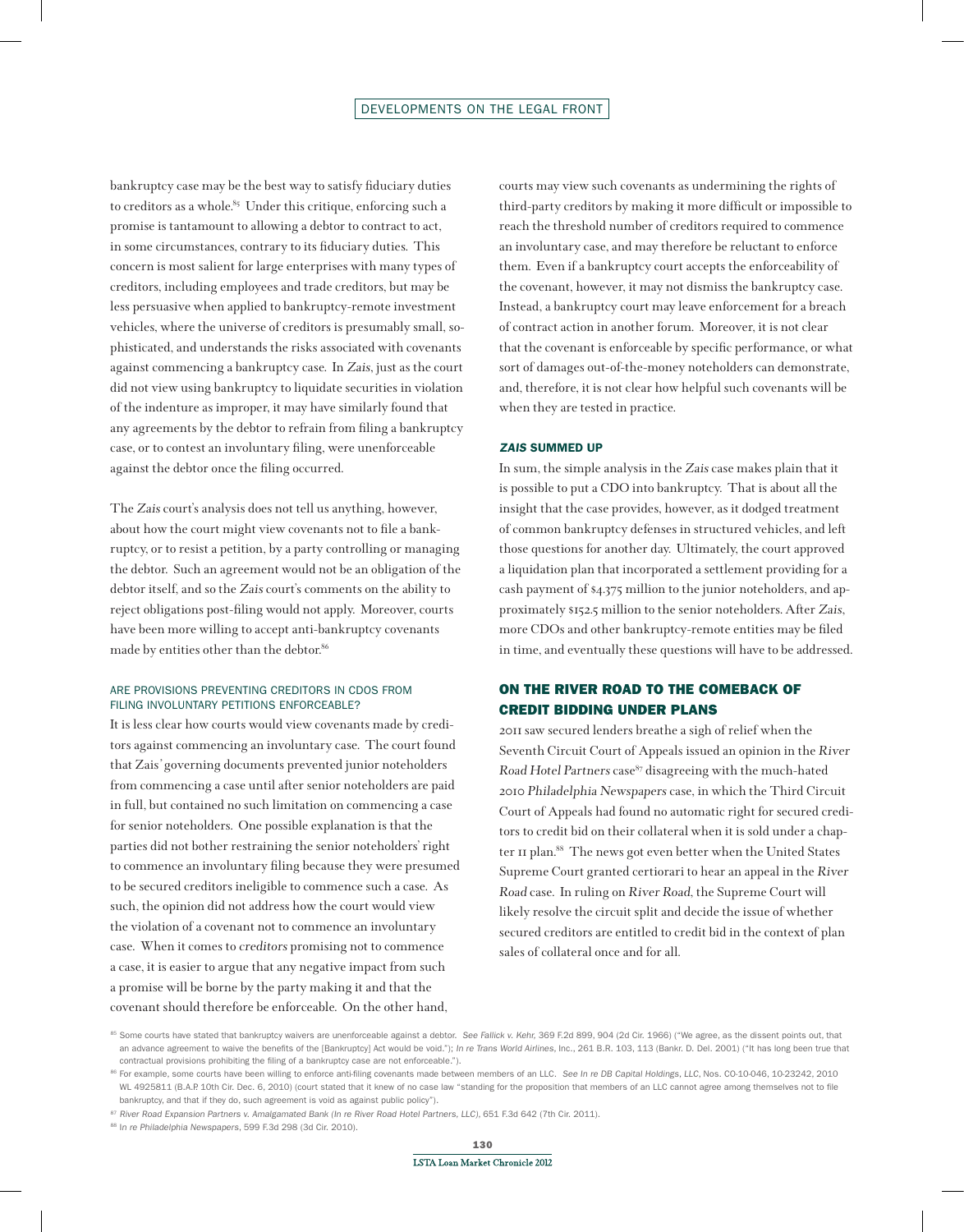#### THE PHILADELPHIA NEWSPAPERS CONTROVERSY

In the Philadelphia Newspapers bankruptcy case, the debtors proposed a plan under which all of their assets would be sold in a public auction. The lenders holding a first-priority lien on substantially all of the debtors' assets objected to the fact that the proposed bidding procedures did not permit credit bidding, and the Bankruptcy Court for the Eastern District of Pennsylvania upheld the objection. On appeal, the district court overturned the bankruptcy court decision, and the Third Circuit agreed with the district court. The Third Circuit held that credit bidding is not required when collateral is sold under a plan if the debtor can prove that the secured lenders' plan treatment is the "indubitable equivalent" of their claim.

The Third Circuit's holding in the Philadelphia Newspapers case turned on the court's reading of the Bankruptcy Code's absolute priority rule as offering three methods for treatment of dissenting secured creditors in a cram-down plan under section  $1129(b)(2)(A)$ , any one of which is sufficient to allow confirmation of a plan over the dissent of secured creditors. These include (i) leaving the secured creditor's lien in place and providing for deferred cash payments, (ii) a sale of the secured creditor's collateral, subject to credit bidding, and (iii) the "realization . . . of the indubitable equivalent" of the secured creditor's claim.89 Under the Third Circuit's interpretation of the statute, a sale of collateral under a plan without credit bidding is permissible when proceeding under the "indubitable equivalent" prong, which the Third Circuit read as a catch-all provision allowing for any type of treatment that meets the "indubitable equivalent" standard. The Third Circuit disagreed with the lenders' argument that a sale under a plan must necessarily comply with (ii) and that (iii) was not applicable when collateral was being sold.

The dissent, written by Judge Ambro, who was an accomplished bankruptcy attorney before he joined the bench, articulated clearly the views and concerns of secured creditors. He argued that a better reading of the statute is that the indubitable equivalent standard is only applicable in situations where the other two standards do not apply (for example, where a lender is given replacement liens on alternate collateral). Thus, any time a cramdown plan contains a sale of collateral, it is required to satisfy the provision of the absolute priority rule applying to sales, which incorporates a right to credit bid. Judge Ambro focused on the importance of credit bidding to protect secured creditors from

undervaluation of their collateral in a sale context, and argued that the very facts of the Philadelphia Newspapers case, where the alleged purpose of the prohibition on credit bidding was to steer the sale to a stalking horse bidder that was related to old equity, demonstrated the type of situation where the protection provided by a right to credit bid was necessary.

#### Along Comes River Road

There was an outcry following Philadelphia Newspapers, with critics echoing Judge Ambro's dissent and arguing that the holding compromised the interests and expectations of secured creditors, which, before Philadelphia Newspapers, thought that a right to credit bid protected them from having collateral sold over their objection in all bankruptcy sales, including sales under a plan. In River Road, the debtors capitalized on the Philadelphia Newspapers logic, and proposed a plan under which they would sell substantially all of their assets at auction, with no right to credit bid for their large secured lenders. The lenders rejected the plan and objected to its confirmation, as well as to the bidding procedures governing the auction. The bankruptcy court found that indeed the debtors' plan could not be confirmed because it violated the absolute priority rule, and indicated that its decision was premised on the statutory reading presented in Judge Ambro's dissent in Philadelphia Newspapers. On direct appeal, the Seventh Circuit agreed.

Like the Third Circuit, the Seventh Circuit undertook a detailed textual analysis in deciding what the absolute priority rule requires and found that the text of the statute is ambiguous, both as to the scope of what falls within the indubitable equivalent prong, and "what constitutes the 'indubitable equivalent' of a secured creditor's claim."90 It further noted that the "indubitable equivalent" subsection does not, by itself, indicate that a plan sale of collateral without credit bid rights can provide indubitably equivalent value to secured creditors. Instead, it saw a need for credit bidding to protect against flawed auction results. It said, "[b]ecause the Debtors' proposed auctions would deny secured lenders the ability to credit bid, they lack a crucial check against undervaluation. Consequently, there is an increased risk that the winning bids in these auctions would not provide the Lenders with the current market value of the encumbered assets."91 The Seventh Circuit found that "nothing in the text" of section  $1129(b)(2)(A)$  "indicates that plans that might provide secured lenders with the indubitable equivalent of their claims can be

<sup>91</sup> *Id.* at 651.

<sup>89 11</sup> U.S.C. § 1129(b)(2)(A).

<sup>90</sup> River Road, 651 F.3d at 648.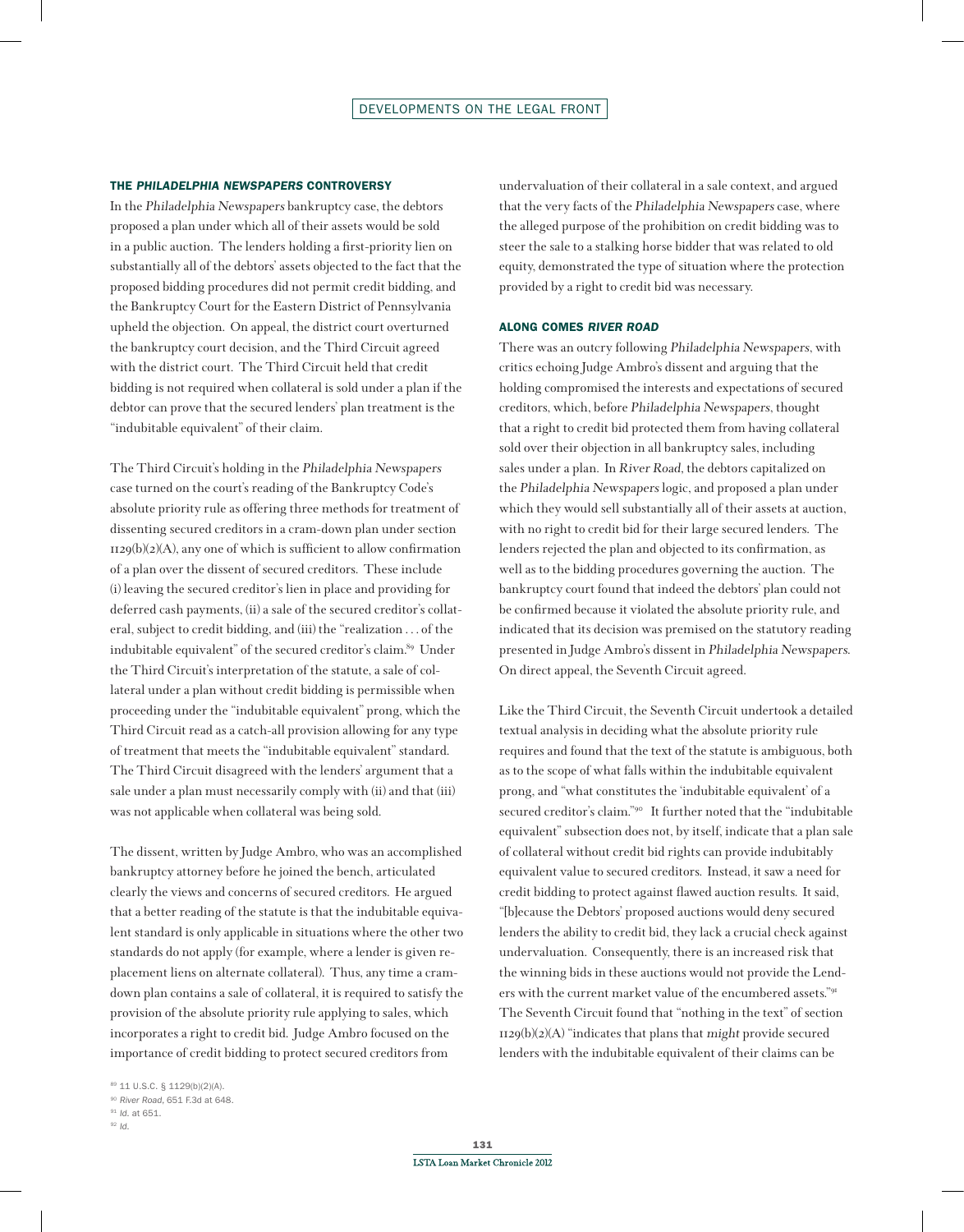confirmed under Subsection (iii)."92 Thus, it concluded that the plain language of the statute did not clearly authorize a plan sale that deprived the lenders of a right to credit bid.

The Seventh Circuit sided with the dissent in Philadelphia Newspapers and found that a right to credit bid at a plan sale is incorporated into section  $1129(b)(2)(A)$  for two reasons. First, it thought the contrary interpretation made the creditor bidding protection in subsection (ii) of the statute superfluous.93 It also pointed out that the first subsection of the statute, prescribing the standards for providing lenders with a lien and deferred cash payments under a cram-down plan, could be circumvented by an interpretation of the statute that allows debtors to proceed under the indubitable equivalent standard even when a plan proposes treatment covered by the other two subsections.

Second, it found that the debtors' interpretation of section  $1129(b)$ (2)(A) "sharply conflicts with the way that these interests are treated in other parts of the Code.94 It found that the general scheme of the Bankruptcy Code is to offer hefty protections to secured creditors when it comes to the disposition of their collateral, including the credit bidding rights under section 363(k) of the Bankruptcy Code and the absolute priority rule, and the recourse claims given to nonrecourse lenders under section 1111(b) of the Bankruptcy Code. It found the debtors' interpretation of the Bankruptcy Code implausible because that interpretation did not accord with the credit bid protections afforded to secured creditors under other provisions in the Bankruptcy Code.

The decision, and its adoption of the views expressed in the Philadelphia Newspapers dissent, garnered significant attention in the bankruptcy world as a counterweight to Philadelphia Newspapers. When the debtor appealed to the Supreme Court, commentators were gleeful because a ruling upholding River Road would be a rejection of the statutory interpretation in Philadelphia Newspapers, and would have the effect of overturning the Philadelphia Newspapers precedent as applied to future cases.

## WHAT TO EXPECT FROM THE SUPREME COURT

Considering the consternation in the bankruptcy and lending communities inspired by the Philadelphia Newspapers case, it may be tempting to assume that the Supreme Court will side

with the Seventh Circuit. Given the language of the statute, the Court could side with the Third Circuit instead, however, as the language of the statute can support a reading that Congress allows a plan proponent the flexibility to provide any form of treatment, including plan sales with no credit bid rights, so long as it gives the secured creditor the indubitable equivalent of its claim. As Judge Ambro himself commented, "[m]y colleagues' reading of  $\S$  II29(b)(2)(A) is not a trip to the twilight zone. Neither is mine. We must choose between two plausible readings of  $\S$  1129(b)(2)(A) ...." Moreover, the Third Circuit's reading of the absolute priority rule is consistent with a reading by the Fifth Circuit in the Pacific Lumber case. 95 Therefore, it is far from certain how the Court will rule.

## How Can Secured Creditors Protect Themselves if Philadelphia Newspapers Becomes the Law of the LAND?

In a world where the Supreme Court overturns the Seventh Circuit, and upholds the interpretation of the absolute priority rule articulated in Philadelphia Newspapers, what is a secured lender to do? Even if the Philadelphia Newspapers precedent is upheld, its impact may be softened in practice by the valuation requirements implicit in the indubitable equivalent standard. Establishing indubitable equivalent value requires establishing that the plan treatment undoubtedly provides the equivalent value of a secured creditor's secured claim to the creditor. As the River Road court explained, the two mechanisms for valuing collateral in bankruptcy are auction and judicial determination. An auction produces a value by creating a market and selecting the highest price that any counterparty is willing to pay. Where a lender prefers to credit bid and take its collateral rather than the cash offered at auction, it is establishing a higher price for the collateral because it is deciding that the collateral is worth more than the cash offered by other bidders. Therefore, how often can a plan proponent that excludes a credit bid from an auction show that its auction produced a value that meets the indubitable equivalent standard?

The Philadelphia Newspapers court considered similar arguments and expressly rejected any notion that a right to credit bid is implicit in any plan sales proceeding under subsection (iii) of the statute, but the Third Circuit did acknowledge that, at plan confirmation, the debtor would have to demonstrate that it

132

<sup>93</sup> Id. at 652

<sup>94</sup> Id. at 653.

<sup>95</sup> Bank of New York Trust Co. v. Official Unsecured Creditors' Comm. (In re The Pacific Lumber Co.), 584 F.3d 229 (5th Cir. 2009).